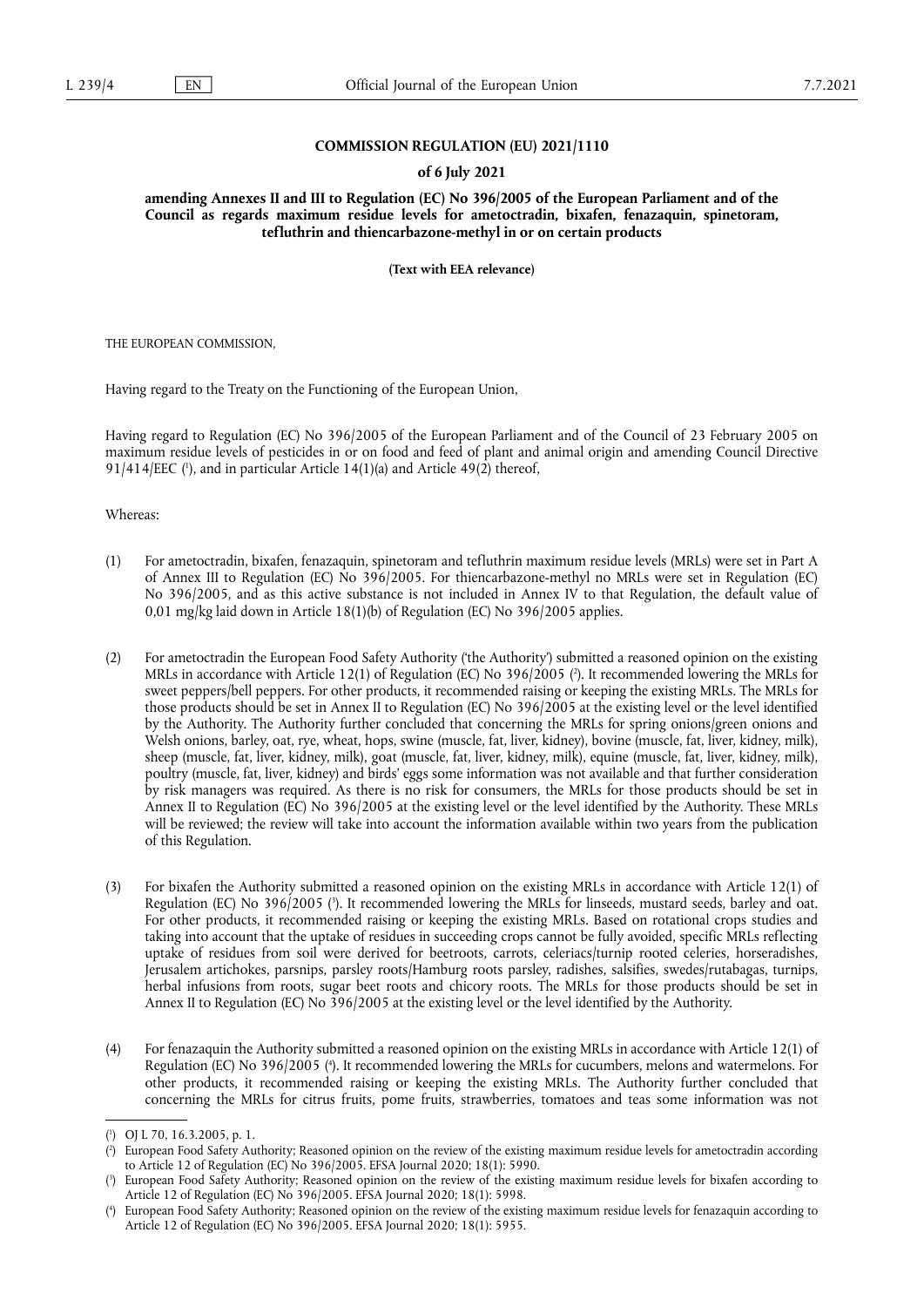available and that further consideration by risk managers was required. As there is no risk for consumers, the MRLs for those products should be set in Annex II to Regulation (EC) No 396/2005 at the existing level or the level identified by the Authority. These MRLs will be reviewed; the review will take into account the information available within two years from the publication of this Regulation.

- <span id="page-1-3"></span>(5) For spinetoram the Authority submitted a reasoned opinion on the existing MRLs in accordance with Article 12(1) of Regulation (EC) No 396/2005 [\(](#page-1-0) 5 ). It proposed to change the residue definition. It recommended lowering the MRLs for oranges, mandarins, plums, litchis/lychees, mangoes, potatoes, onions, tomatoes, sweet peppers/bell peppers, aubergines/eggplants, cucumbers, gherkins, courgettes, melons, pumpkins, watermelons, sweet corn, broccoli, cauliflower, Brussels sprouts, head cabbages, lettuces, spinaches, beans (with pods), leeks and sugar beet roots. For other products, it recommended raising or keeping the existing MRLs. The MRLs for those products should be set in Annex II to Regulation (EC) No 396/2005 at the existing level or the level identified by the Authority. Taking into account additional information on the good agricultural practice provided by Belgium and as there is no risk for consumers, the MRL for cresses and other sprouts and shoots and land cresses should be set in Annex II to Regulation (EC) No 396/2005 at the existing level. The Authority further concluded that concerning the MRLs for tree nuts, pome fruits, apricots, table and wine grapes, blackberries, dewberries, cranberries, gooseberries (green, red and yellow), rose hips, mulberries (black and white), azaroles/Mediterranean medlars, elderberries, table olives, soyabeans, cotton seeds, olives for oil production, maize/corn, rice, bovine (fat, liver, kidney), equine (fat, liver, kidney), poultry (fat, liver) and birds' eggs some information was not available and that further consideration by risk managers was required. As there is no risk for consumers, the MRLs for those products should be set in Annex II to Regulation (EC) No 396/2005 at the existing level or the level identified by the Authority. These MRLs will be reviewed; the review will take into account the information available within two years from the publication of this Regulation.
- <span id="page-1-4"></span>(6) For tefluthrin the Authority submitted a reasoned opinion on the existing MRLs in accordance with Article 12(1) of Regulation (EC) No 396/2005 [\(](#page-1-1) 6 ). It recommended lowering the MRLs for witloofs/Belgian endives and chicory roots. For other products, it recommended raising or keeping the existing MRLs. The MRLs for those products should be set in Annex II to Regulation (EC) No 396/2005 at the existing level or the level identified by the Authority. The Authority further concluded that concerning the MRLs for celeriacs/turnip rooted celeries, radishes, swedes/rutabagas, turnips, tomatoes, aubergines/eggplants, melons, watermelons, sweet corn, lamb's lettuces/corn salads, cresses and other sprouts and shoots, land cresses, roman rocket/rucola, red mustards, baby leaf crops (including brassica species), celeries, Florence fennels, rhubarbs, sunflower seeds, rapeseeds/canola seeds, soyabeans, cotton seeds, barley, maize/corn, common millet/proso millet, oat, rye, sorghum, wheat, poultry (muscle, fat, liver, kidney, edible offals) and birds' eggs some information was not available and that further consideration by risk managers was required. As there is no risk for consumers, the MRLs for those products should be set in Annex II to Regulation (EC) No 396/2005 at the existing level or the level identified by the Authority. These MRLs will be reviewed; the review will take into account the information available within two years from the publication of this Regulation.
- <span id="page-1-5"></span>(7) For thiencarbazone-methyl the Authority submitted a reasoned opinion on the existing MRLs in accordance with Article 12(1) of Regulation (EC) No 396/2005 ( 7 [\).](#page-1-2) It recommended setting MRLs at the Limit of Determination ('LOD'). Those MRLs should be set in Annex II to Regulation (EC) No 396/2005.
- (8) Existing Codex maximum residue limits ('CXLs') were taken into account in the reasoned opinions of the Authority. CXLs, which are safe for consumers in the Union, were considered for MRL setting.

<span id="page-1-0"></span>[<sup>\(</sup>](#page-1-3) 5 ) European Food Safety Authority; Reasoned opinion on the review of the existing maximum residue levels for spinetoram according to Article 12 of Regulation (EC) No 396/2005. EFSA Journal 2020; 18(3): 5997.

<span id="page-1-1"></span>[<sup>\(</sup>](#page-1-4) 6 ) European Food Safety Authority; Reasoned opinion on the review of the existing maximum residue levels for tefluthrin according to Article 12 of Regulation (EC) No 396/2005. EFSA Journal 2020; 18(1): 5995.

<span id="page-1-2"></span>[<sup>\(</sup>](#page-1-5) 7 ) European Food Safety Authority; Reasoned opinion on the review of the existing maximum residue levels for thiencarbazone-methyl according to Article 12 of Regulation (EC) No 396/2005. EFSA Journal 2020; 18(1): 5957.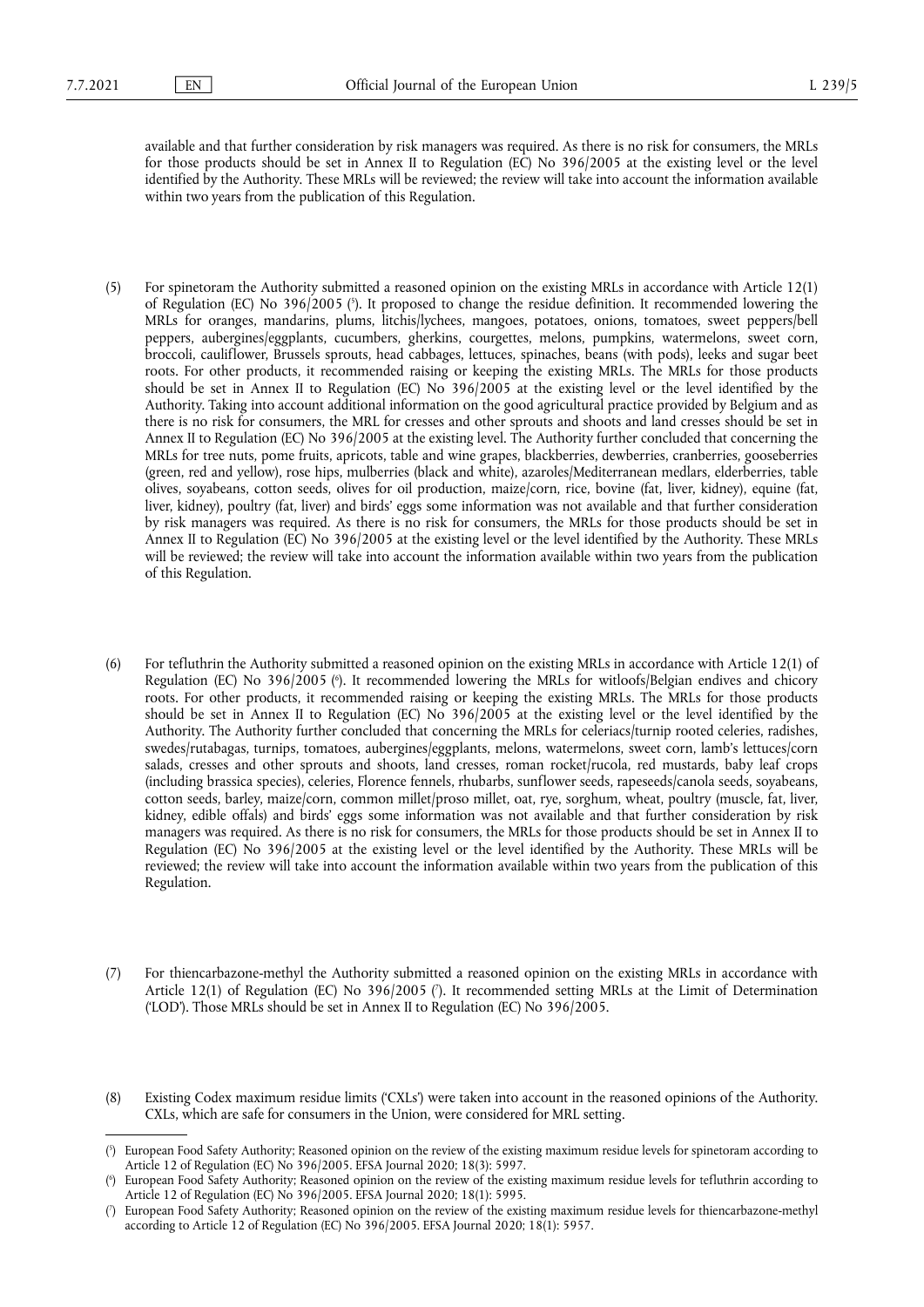- (9) As regards products on which the use of the plant protection product concerned is not authorised, and for which no import tolerances or CXLs exist, MRLs should be set at the specific LOD or the default MRL should apply, as provided for in Article 18(1)(b) of Regulation (EC) No 396/2005.
- (10) The Commission consulted the European Union reference laboratories for residues of pesticides as regards the need to adapt certain limits of determination. As regards several substances concerned by this Regulation, those laboratories concluded that for certain commodities technical development requires the setting of specific limits of determination.
- (11) Based on the reasoned opinions of the Authority and taking into account the factors relevant to the matter under consideration, the appropriate modifications to the MRLs fulfil the requirements of Article 14(2) of Regulation (EC) No 396/2005.
- (12) Through the World Trade Organisation, the trading partners of the Union were consulted on the new MRLs and their comments have been taken into account.
- (13) Regulation (EC) No 396/2005 should therefore be amended accordingly.
- (14) In order to allow for the normal marketing, processing and consumption of products, this Regulation should provide for a transitional arrangement for products which have been produced before the modification of the MRLs and for which information shows that a high level of consumer protection is maintained.
- (15) A reasonable period should be allowed to elapse before the modified MRLs become applicable in order to permit Member States, third countries and food business operators to prepare themselves to meet the new requirements which will result from the modification of the MRLs.
- (16) The measures provided for in this Regulation are in accordance with the opinion of the Standing Committee on Plants, Animals, Food and Feed,

HAS ADOPTED THIS REGULATION:

# *Article 1*

Annexes II and III to Regulation (EC) No 396/2005 are amended in accordance with the Annex to this Regulation.

## *Article 2*

Regulation (EC) No 396/2005 as it stood before being amended by this Regulation shall continue to apply to products which were produced in the Union or imported into the Union before 27 July 2021.

## *Article 3*

This Regulation shall enter into force on the twentieth day following that of its publication in the *Official Journal of the European Union*.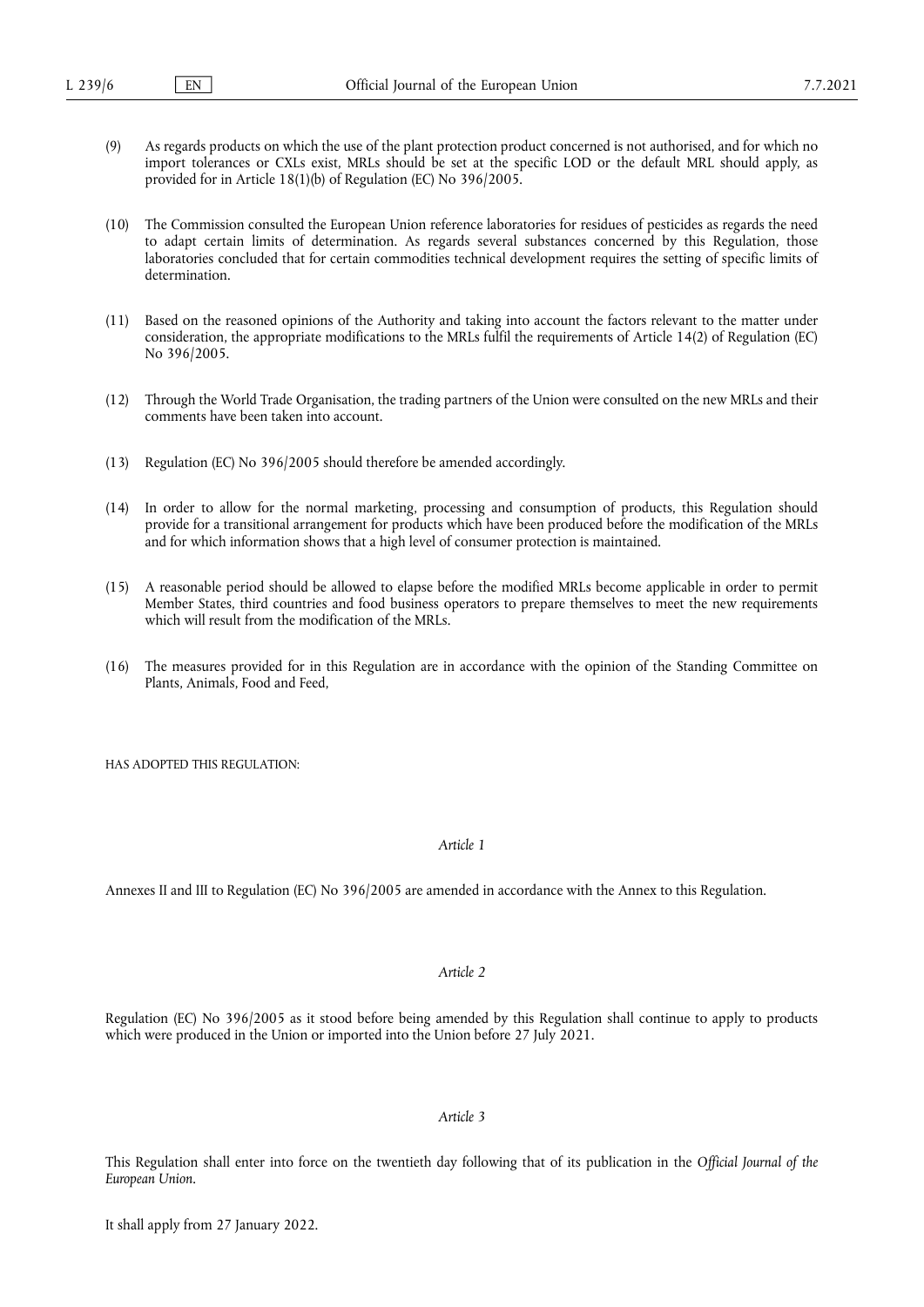This Regulation shall be binding in its entirety and directly applicable in all Member States.

Done at Brussels, 6 July 2021.

*For the Commission The President* Ursula VON DER LEYEN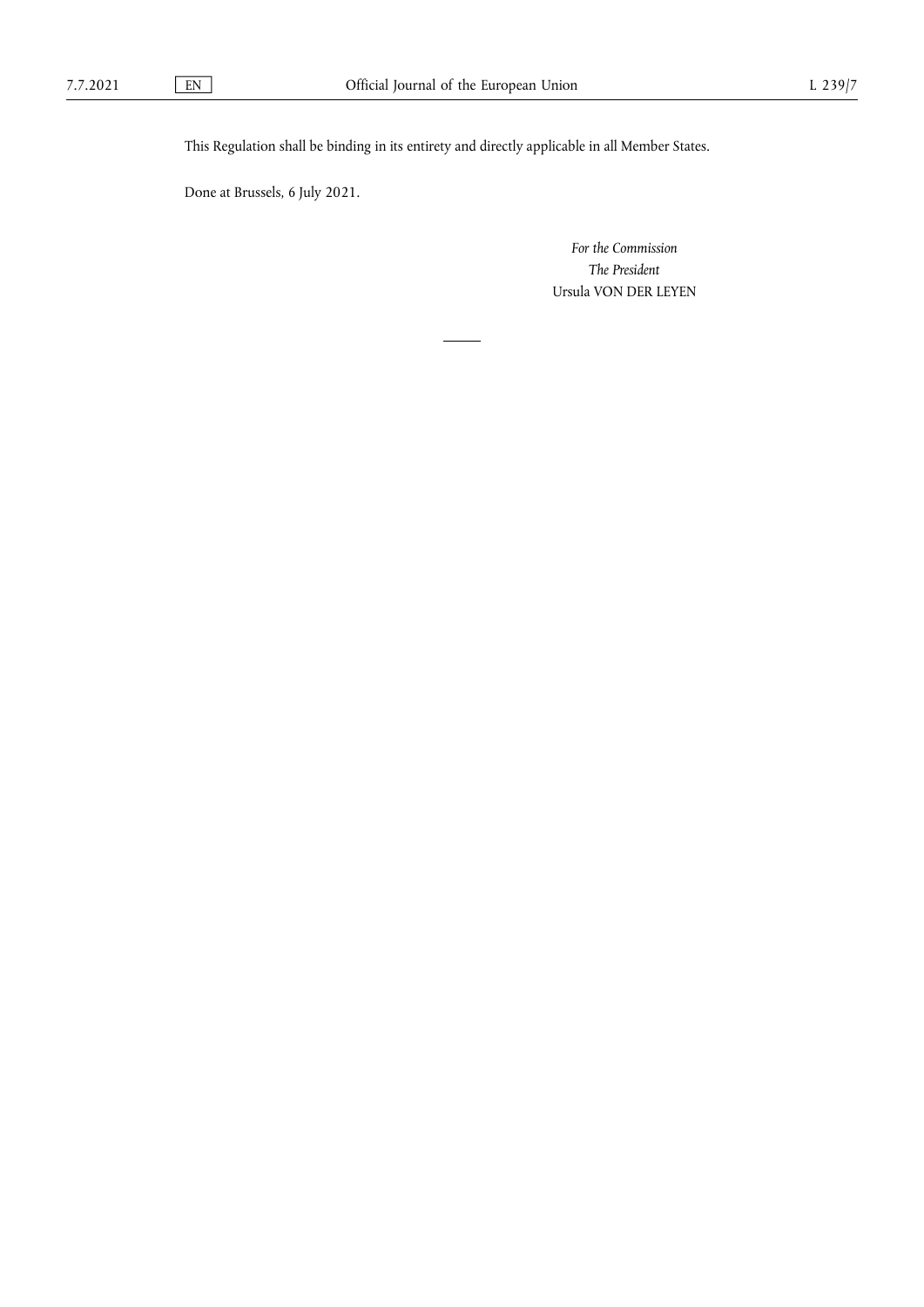# *ANNEX*

Annexes II and III to Regulation (EC) No 396/2005 are amended as follows:

(1) in Annex II, the following columns for ametoctradin, bixafen, fenazaquin, spinetoram, tefluthrin and thiencarbazonemethyl are added:

## <span id="page-4-0"></span>'**Pesticide residues and maximum residue levels (mg/kg)**

<span id="page-4-1"></span>

| Code number | Groups and examples of individual products to which the<br>MRLs apply (a) | Ametoctradin (R) (F) | Bixafen $(\mathbb{R})$<br>$(\mathbb{F})$ | Fenazaquin (F)     | Spinetoram (sum of spinetoram-J<br>and spinetoram-L) (F) $(\mathsf{A})$ | Tefluthrin (tefluthrin including other mixtures of constituent isomers<br>(sum of isomers)) (F) | Thiencarbazone-methyl |
|-------------|---------------------------------------------------------------------------|----------------------|------------------------------------------|--------------------|-------------------------------------------------------------------------|-------------------------------------------------------------------------------------------------|-----------------------|
| (1)         | (2)                                                                       | (3)                  | (4)                                      | (5)                | (6)                                                                     | (7)                                                                                             | (8)                   |
| 0100000     | FRUITS, FRESH or FROZEN; TREE NUTS                                        |                      | $0,01 (*)$                               |                    |                                                                         | $0,01 (*)$                                                                                      | $0,01 (*)$            |
| 0110000     | <b>Citrus fruits</b>                                                      | $0,01 (*)$           |                                          | 0,3                |                                                                         |                                                                                                 |                       |
| 0110010     | Grapefruits                                                               |                      |                                          | $^{(+)}$           | $0,02 (*)$                                                              |                                                                                                 |                       |
| 0110020     | Oranges                                                                   |                      |                                          | $^{(+)}$           | 0,07                                                                    |                                                                                                 |                       |
| 0110030     | Lemons                                                                    |                      |                                          | $^{(+)}$           | $0,02 (*)$                                                              |                                                                                                 |                       |
| 0110040     | Limes                                                                     |                      |                                          | $^{(+)}$           | $0,02 (*)$                                                              |                                                                                                 |                       |
| 0110050     | Mandarins                                                                 |                      |                                          | $^{(+)}$           | 0,15                                                                    |                                                                                                 |                       |
| 0110990     | Others (2)                                                                |                      |                                          |                    | $0,02 (*)$                                                              |                                                                                                 |                       |
| 0120000     | <b>Tree nuts</b>                                                          | $0,01 (*)$           |                                          |                    | $0,02 (*)$                                                              |                                                                                                 |                       |
| 0120010     | Almonds                                                                   |                      |                                          | 0,02               | $^{(+)}$                                                                |                                                                                                 |                       |
| 0120020     | <b>Brazil</b> nuts                                                        |                      |                                          | $0,01 (*)$         | $^{(+)}$                                                                |                                                                                                 |                       |
| 0120030     | Cashew nuts                                                               |                      |                                          | $0,01 (*)$         | $^{(+)}$                                                                |                                                                                                 |                       |
| 0120040     | Chestnuts                                                                 |                      |                                          | $0,01 (*)$         | $^{(+)}$                                                                |                                                                                                 |                       |
| 0120050     | Coconuts                                                                  |                      |                                          | $0,01 (*)$         | $^{(+)}$                                                                |                                                                                                 |                       |
| 0120060     | Hazelnuts/cobnuts                                                         |                      |                                          | $0,01 (*)$         | $^{(+)}$                                                                |                                                                                                 |                       |
| 0120070     | Macadamias                                                                |                      |                                          | $0,01 (*)$         | $^{(+)}$                                                                |                                                                                                 |                       |
| 0120080     | Pecans                                                                    |                      |                                          | $0,01 (*)$         | $^{(+)}$                                                                |                                                                                                 |                       |
| 0120090     | Pine nut kernels                                                          |                      |                                          | $0,01 (*)$         | $^{(+)}$                                                                |                                                                                                 |                       |
| 0120100     | Pistachios                                                                |                      |                                          | $0,01 (*)$         | $^{(+)}$                                                                |                                                                                                 |                       |
| 0120110     | Walnuts                                                                   |                      |                                          | $0,01 (*)$         | $^{(+)}$                                                                |                                                                                                 |                       |
| 0120990     | Others (2)                                                                |                      |                                          | $0,\!01$ $(^\ast)$ |                                                                         |                                                                                                 |                       |
| 0130000     | Pome fruits                                                               | $0,01 (*)$           |                                          | 0,15               | 0,15                                                                    |                                                                                                 |                       |
| 0130010     | Apples                                                                    |                      |                                          | $^{(+)}$           | $^{(+)}$                                                                |                                                                                                 |                       |
| 0130020     | Pears                                                                     |                      |                                          | $^{(+)}$           | $^{(+)}$                                                                |                                                                                                 |                       |
| 0130030     | Quinces                                                                   |                      |                                          | $^{(+)}$           | $^{(+)}$                                                                |                                                                                                 |                       |
| 0130040     | Medlars                                                                   |                      |                                          | $^{(+)}$           | $^{(+)}$                                                                |                                                                                                 |                       |
| 0130050     | Loquats/Japanese medlars                                                  |                      |                                          | $^{(+)}$           | $^{(+)}$                                                                |                                                                                                 |                       |
| 0130990     | Others (2)                                                                |                      |                                          |                    |                                                                         |                                                                                                 |                       |
| 0140000     | <b>Stone fruits</b>                                                       | $0,01 (*)$           |                                          | $0,01 (*)$         |                                                                         |                                                                                                 |                       |
| 0140010     | Apricots                                                                  |                      |                                          |                    | $0,2(+)$                                                                |                                                                                                 |                       |
| 0140020     | Cherries (sweet)                                                          |                      |                                          |                    | $\boldsymbol{2}$                                                        |                                                                                                 |                       |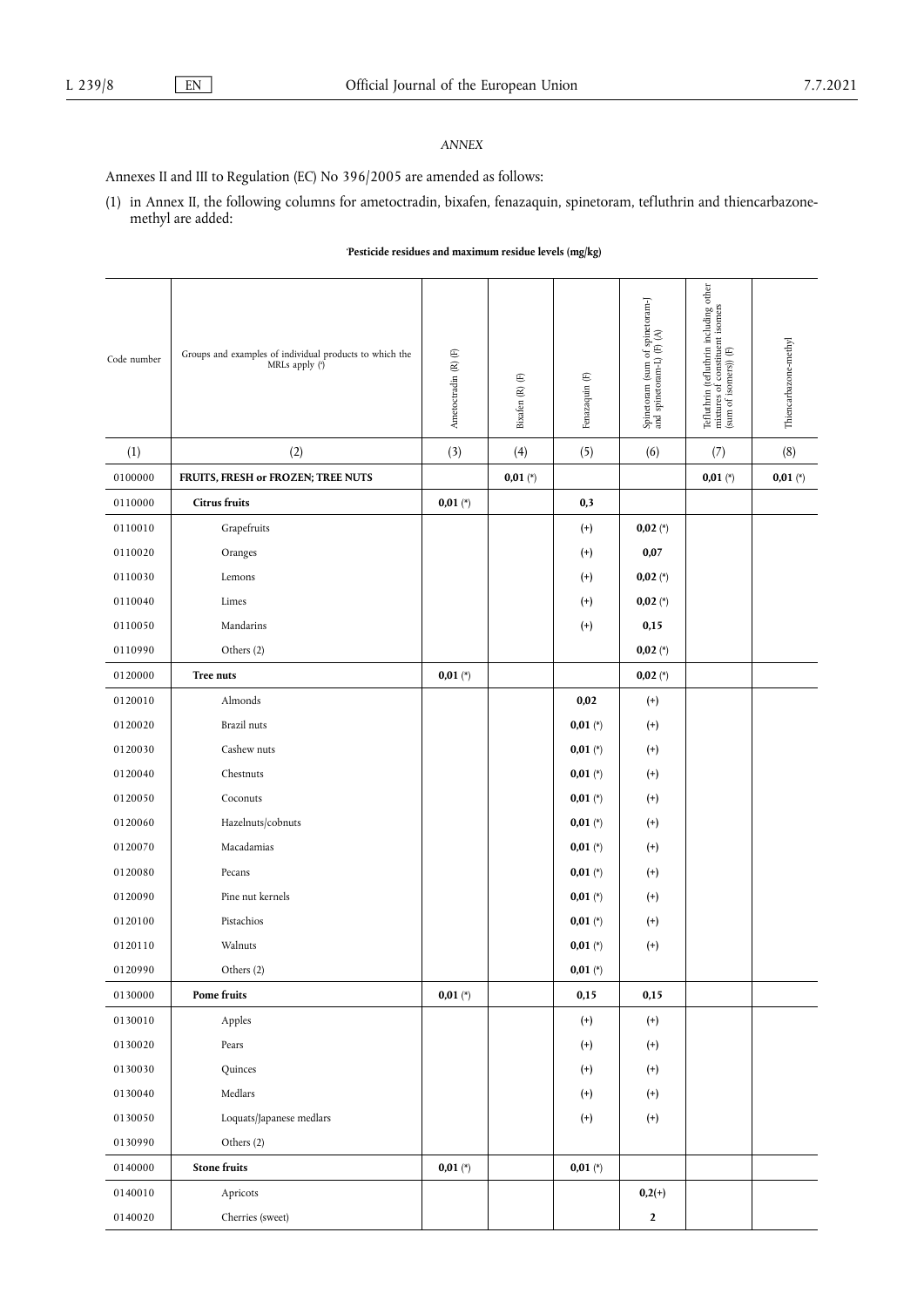| (1)     | (2)                                  | (3)        | (4) | (5)        | (6)          | (7) | (8) |
|---------|--------------------------------------|------------|-----|------------|--------------|-----|-----|
| 0140030 | Peaches                              |            |     |            | 0,3          |     |     |
| 0140040 | Plums                                |            |     |            | $0,02 (*)$   |     |     |
| 0140990 | Others (2)                           |            |     |            | $0,02 (*)$   |     |     |
| 0150000 | <b>Berries and small fruits</b>      |            |     |            |              |     |     |
| 0151000 | (a) grapes                           | 6          |     | $0,01 (*)$ | 0,4          |     |     |
| 0151010 | Table grapes                         |            |     |            | $^{(+)}$     |     |     |
| 0151020 | Wine grapes                          |            |     |            | $^{(+)}$     |     |     |
| 0152000 | (b) strawberries                     | $0,01 (*)$ |     | $0,4(+)$   | 0,2          |     |     |
| 0153000 | (c) cane fruits                      | $0,01 (*)$ |     | $0,01 (*)$ | $\mathbf{1}$ |     |     |
| 0153010 | Blackberries                         |            |     |            | $^{(+)}$     |     |     |
| 0153020 | Dewberries                           |            |     |            | $^{(+)}$     |     |     |
| 0153030 | Raspberries (red and yellow)         |            |     |            |              |     |     |
| 0153990 | Others (2)                           |            |     |            |              |     |     |
| 0154000 | (d) other small fruits and berries   | $0,01 (*)$ |     | $0,01 (*)$ |              |     |     |
| 0154010 | Blueberries                          |            |     |            | 0,4          |     |     |
| 0154020 | Cranberries                          |            |     |            | $0,4(+)$     |     |     |
| 0154030 | Currants (black, red and white)      |            |     |            | 0,5          |     |     |
| 0154040 | Gooseberries (green, red and yellow) |            |     |            | $0,4(+)$     |     |     |
| 0154050 | Rose hips                            |            |     |            | $0,4(+)$     |     |     |
| 0154060 | Mulberries (black and white)         |            |     |            | $0,4(+)$     |     |     |
| 0154070 | Azaroles/Mediterranean medlars       |            |     |            | $0,4(+)$     |     |     |
| 0154080 | Elderberries                         |            |     |            | $0,4(+)$     |     |     |
| 0154990 | Others (2)                           |            |     |            | 0,4          |     |     |
| 0160000 | Miscellaneous fruitswith             | $0,01 (*)$ |     | $0,01 (*)$ |              |     |     |
| 0161000 | (a) edible peel                      |            |     |            |              |     |     |
| 0161010 | Dates                                |            |     |            | 0,02 $(*)$   |     |     |
| 0161020 | Figs                                 |            |     |            | $0,02 (*)$   |     |     |
| 0161030 | Table olives                         |            |     |            | $0,07(+)$    |     |     |
| 0161040 | Kumquats                             |            |     |            | $0,02 (*)$   |     |     |
| 0161050 | Carambolas                           |            |     |            | $0,02 (*)$   |     |     |
| 0161060 | Kaki/Japanese persimmons             |            |     |            | $0,02 (*)$   |     |     |
| 0161070 | Jambuls/jambolans                    |            |     |            | $0,02 (*)$   |     |     |
| 0161990 | Others (2)                           |            |     |            | $0,02 (*)$   |     |     |
| 0162000 | (b) inedible peel, small             |            |     |            |              |     |     |
| 0162010 | Kiwi fruits (green, red, yellow)     |            |     |            | $0,02 (*)$   |     |     |
| 0162020 | Litchis/lychees                      |            |     |            | 0,015        |     |     |
| 0162030 | Passionfruits/maracujas              |            |     |            | 0,4          |     |     |
| 0162040 | Prickly pears/cactus fruits          |            |     |            | $0,02 (*)$   |     |     |
| 0162050 | Star apples/cainitos                 |            |     |            | $0,02 (*)$   |     |     |
| 0162060 | American persimmons/Virginia kaki    |            |     |            | $0,02 (*)$   |     |     |
| 0162990 | Others (2)                           |            |     |            | $0,02 (*)$   |     |     |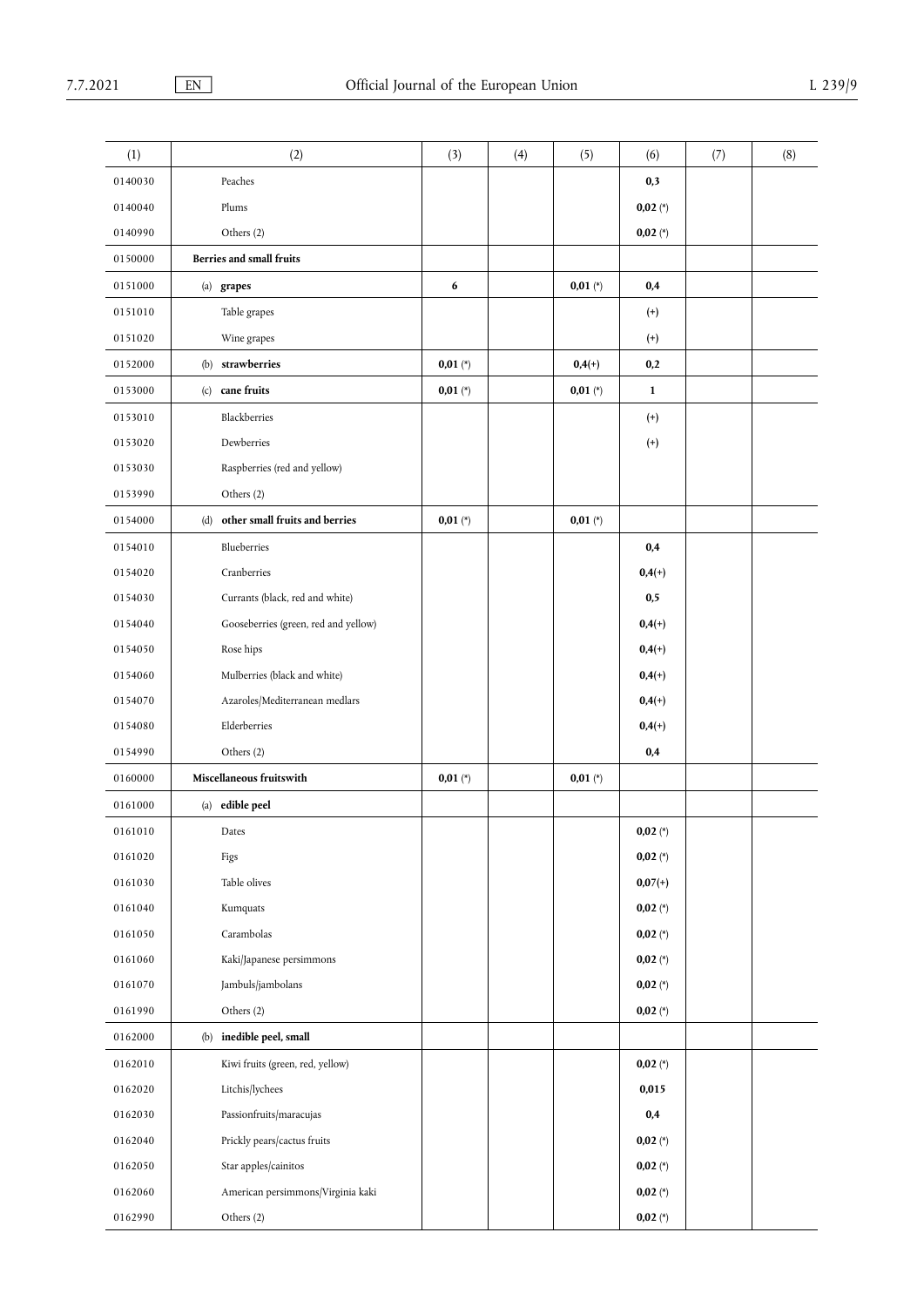| (1)     | (2)                                                            | (3)        | (4)          | (5)        | (6)        | (7)        | (8)        |
|---------|----------------------------------------------------------------|------------|--------------|------------|------------|------------|------------|
| 0163000 | (c) inedible peel, large                                       |            |              |            | $0,02 (*)$ |            |            |
| 0163010 | Avocados                                                       |            |              |            |            |            |            |
| 0163020 | Bananas                                                        |            |              |            |            |            |            |
| 0163030 | Mangoes                                                        |            |              |            |            |            |            |
| 0163040 | Papayas                                                        |            |              |            |            |            |            |
| 0163050 | Granate apples/pomegranates                                    |            |              |            |            |            |            |
| 0163060 | Cherimoyas                                                     |            |              |            |            |            |            |
| 0163070 | Guavas                                                         |            |              |            |            |            |            |
| 0163080 | Pineapples                                                     |            |              |            |            |            |            |
| 0163090 | <b>Breadfruits</b>                                             |            |              |            |            |            |            |
| 0163100 | Durians                                                        |            |              |            |            |            |            |
| 0163110 | Soursops/guanabanas                                            |            |              |            |            |            |            |
| 0163990 | Others (2)                                                     |            |              |            |            |            |            |
| 0200000 | <b>VEGETABLES, FRESH or FROZEN</b>                             |            |              |            |            |            |            |
| 0210000 | Root and tuber vegetables                                      |            |              | $0,01 (*)$ | $0,02 (*)$ |            | $0,01 (*)$ |
| 0211000 | (a) potatoes                                                   | 0,05       | $0,01 (*)$   |            |            | $0,01 (*)$ |            |
| 0212000 | (b) tropical root and tuber vegetables                         | 0,05       | $0,01 (*)$   |            |            | $0,01 (*)$ |            |
| 0212010 | Cassava roots/manioc                                           |            |              |            |            |            |            |
| 0212020 | Sweet potatoes                                                 |            |              |            |            |            |            |
| 0212030 | Yams                                                           |            |              |            |            |            |            |
| 0212040 | Arrowroots                                                     |            |              |            |            |            |            |
| 0212990 | Others (2)                                                     |            |              |            |            |            |            |
| 0213000 | other root and tuber vegetables except su-<br>(c)<br>gar beets | $0,01 (*)$ | 0,09         |            |            |            |            |
| 0213010 | Beetroots                                                      |            | $^{(+)}$     |            |            | 0,08       |            |
| 0213020 | Carrots                                                        |            | $^{(\rm +)}$ |            |            | $0,\!08$   |            |
| 0213030 | Celeriacs/turnip rooted celeries                               |            | $^{(+)}$     |            |            | $0,08(+)$  |            |
| 0213040 | Horseradishes                                                  |            | $^{(+)}$     |            |            | $0,01 (*)$ |            |
| 0213050 | Jerusalem artichokes                                           |            | $^{(+)}$     |            |            | $0,01 (*)$ |            |
| 0213060 | Parsnips                                                       |            | $^{(+)}$     |            |            | $0,01 (*)$ |            |
| 0213070 | Parsley roots/Hamburg roots parsley                            |            | $^{(+)}$     |            |            | $0,01 (*)$ |            |
| 0213080 | Radishes                                                       |            | $^{(+)}$     |            |            | $0,1(+)$   |            |
| 0213090 | Salsifies                                                      |            | $^{(+)}$     |            |            | $0,01 (*)$ |            |
| 0213100 | Swedes/rutabagas                                               |            | $^{(+)}$     |            |            | $0,08(+)$  |            |
| 0213110 | Turnips                                                        |            | $^{(+)}$     |            |            | $0,08(+)$  |            |
| 0213990 | Others (2)                                                     |            |              |            |            | $0,01 (*)$ |            |
| 0220000 | <b>Bulb vegetables</b>                                         |            | $0,01 (*)$   | $0,01 (*)$ |            |            | $0,01 (*)$ |
| 0220010 | Garlic                                                         | 1,5        |              |            | $0,02 (*)$ | 0,07       |            |
| 0220020 | Onions                                                         | 1,5        |              |            | $0,02 (*)$ | 0,07       |            |
| 0220030 | Shallots                                                       | $1,5$      |              |            | 0,02 $(*)$ | $0,5$      |            |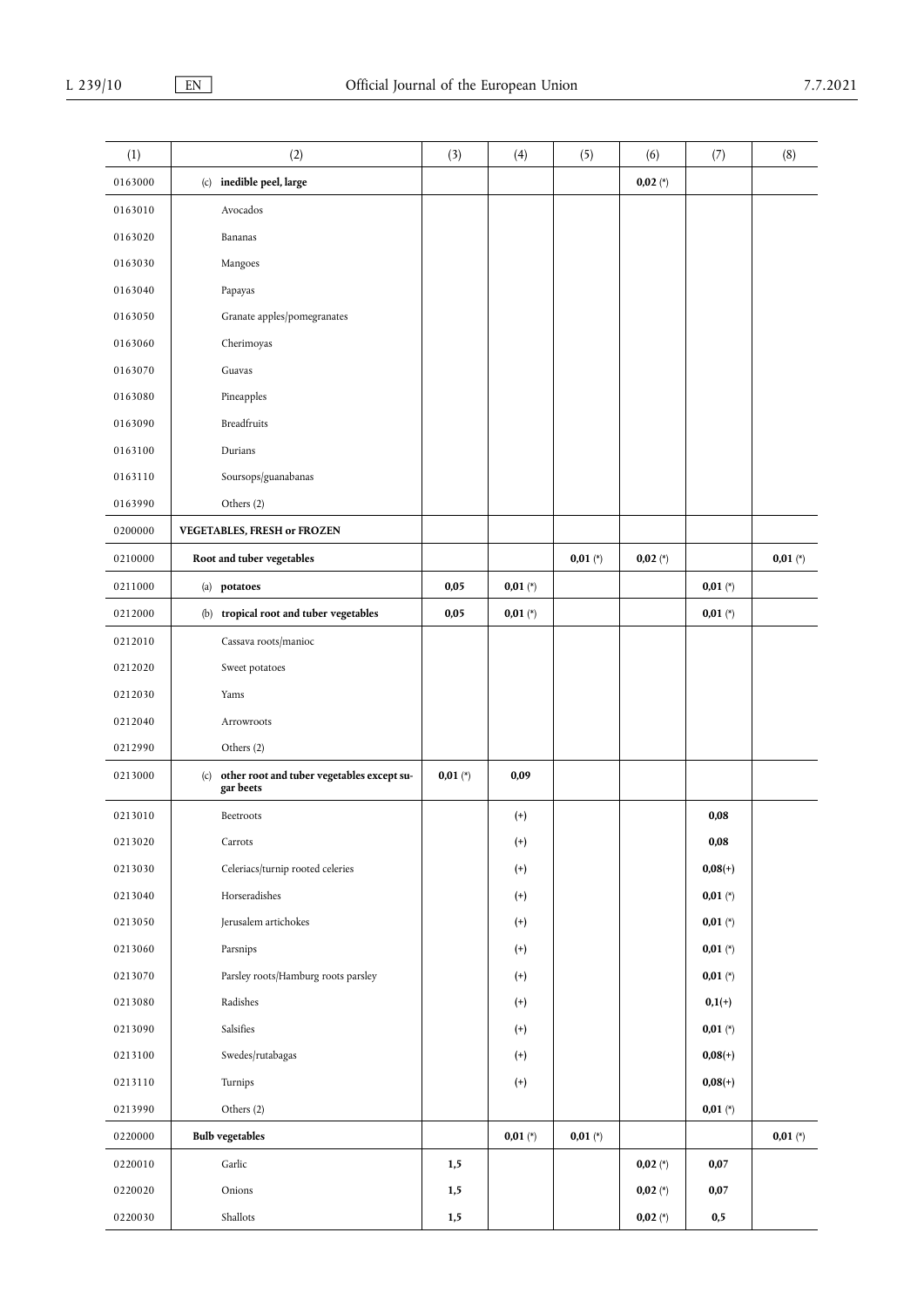| (1)     | (2)                                                                           | (3)            | (4)        | (5)        | (6)        | (7)        | (8)        |
|---------|-------------------------------------------------------------------------------|----------------|------------|------------|------------|------------|------------|
| 0220040 | Spring onions/green onions and Welsh<br>onions                                | $20(+)$        |            |            | 0,8        | $0,01 (*)$ |            |
| 0220990 | Others (2)                                                                    | $0,01 (*)$     |            |            | $0,02 (*)$ | $0,01 (*)$ |            |
| 0230000 | Fruiting vegetables                                                           |                | $0,01$ (*) |            |            | $0,01 (*)$ | $0,01 (*)$ |
| 0231000 | (a) Solanaceae and Malvaceae                                                  |                |            |            |            |            |            |
| 0231010 | Tomatoes                                                                      | $\mathbf{2}$   |            | $0,05(+)$  | 0,06       | $^{(+)}$   |            |
| 0231020 | Sweet peppers/bell peppers                                                    | 1,5            |            | $0,01 (*)$ | 0,4        |            |            |
| 0231030 | Aubergines/eggplants                                                          | $\mathbf{2}$   |            | $0,01 (*)$ | 0,05       | $^{(+)}$   |            |
| 0231040 | Okra/lady's fingers                                                           | 1,5            |            | $0,01 (*)$ | $0,02 (*)$ |            |            |
| 0231990 | Others (2)                                                                    | 1,5            |            | $0,01 (*)$ | $0,02 (*)$ |            |            |
| 0232000 | (b) cucurbits with edible peel                                                |                |            |            | 0,06       |            |            |
| 0232010 | Cucumbers                                                                     | $\overline{2}$ |            | 0,15       |            |            |            |
| 0232020 | Gherkins                                                                      | 3              |            | $0,01 (*)$ |            |            |            |
| 0232030 | Courgettes                                                                    | 3              |            | $0,01 (*)$ |            |            |            |
| 0232990 | Others (2)                                                                    | 3              |            | $0,01 (*)$ |            |            |            |
| 0233000 | (c) cucurbits with inedible peel                                              | 3              |            |            | 0,03       |            |            |
| 0233010 | Melons                                                                        |                |            | 0,07       |            | $^{(+)}$   |            |
| 0233020 | Pumpkins                                                                      |                |            | $0,01 (*)$ |            |            |            |
| 0233030 | Watermelons                                                                   |                |            | 0,07       |            | $^{(+)}$   |            |
| 0233990 | Others (2)                                                                    |                |            | $0,01 (*)$ |            |            |            |
| 0234000 | (d) sweet corn                                                                | $0,01 (*)$     |            | $0,01 (*)$ | $0,02 (*)$ | $^{(+)}$   |            |
| 0239000 | (e) other fruiting vegetables                                                 | $0,01 (*)$     |            | $0,01 (*)$ | $0,02 (*)$ |            |            |
| 0240000 | Brassica vegetables(excluding brassica roots and<br>brassica baby leaf crops) |                | $0,01 (*)$ | $0,01 (*)$ | $0,02 (*)$ | $0,01 (*)$ | $0,01 (*)$ |
| 0241000 | flowering brassica<br>(a)                                                     | 9              |            |            |            |            |            |
| 0241010 | Broccoli                                                                      |                |            |            |            |            |            |
| 0241020 | Cauliflowers                                                                  |                |            |            |            |            |            |
| 0241990 | Others (2)                                                                    |                |            |            |            |            |            |
| 0242000 | (b) head brassica                                                             |                |            |            |            |            |            |
| 0242010 | <b>Brussels</b> sprouts                                                       | 9              |            |            |            |            |            |
| 0242020 | Head cabbages                                                                 | 15             |            |            |            |            |            |
| 0242990 | Others (2)                                                                    | $0,01 (*)$     |            |            |            |            |            |
| 0243000 | (c) leafy brassica                                                            |                |            |            |            |            |            |
| 0243010 | Chinese cabbages/pe-tsai                                                      | 60             |            |            |            |            |            |
| 0243020 | Kales                                                                         | 50             |            |            |            |            |            |
| 0243990 | Others (2)                                                                    | $0,01 (*)$     |            |            |            |            |            |
| 0244000 | (d) kohlrabies                                                                | 9              |            |            |            |            |            |
| 0250000 | Leaf vegetables, herbs and edible flowers                                     |                |            |            |            |            |            |
| 0251000 | (a) lettuces and salad plants                                                 |                | $0,01 (*)$ | $0,01 (*)$ |            |            | $0,01 (*)$ |
| 0251010 | Lamb's lettuces/corn salads                                                   | 70             |            |            | 4          | $0,09(+)$  |            |
| 0251020 | Lettuces                                                                      | 50             |            |            | 1,5        | $0,01 (*)$ |            |
| 0251030 | Escaroles/broad-leaved endives                                                | 50             |            |            | $0,02 (*)$ | $0,01 (*)$ |            |
| 0251040 | Cresses and other sprouts and shoots                                          | 50             |            |            | 4          | $0,09(+)$  |            |
| 0251050 | Land cresses                                                                  | 50             |            |            | 4          | $0,09(+)$  |            |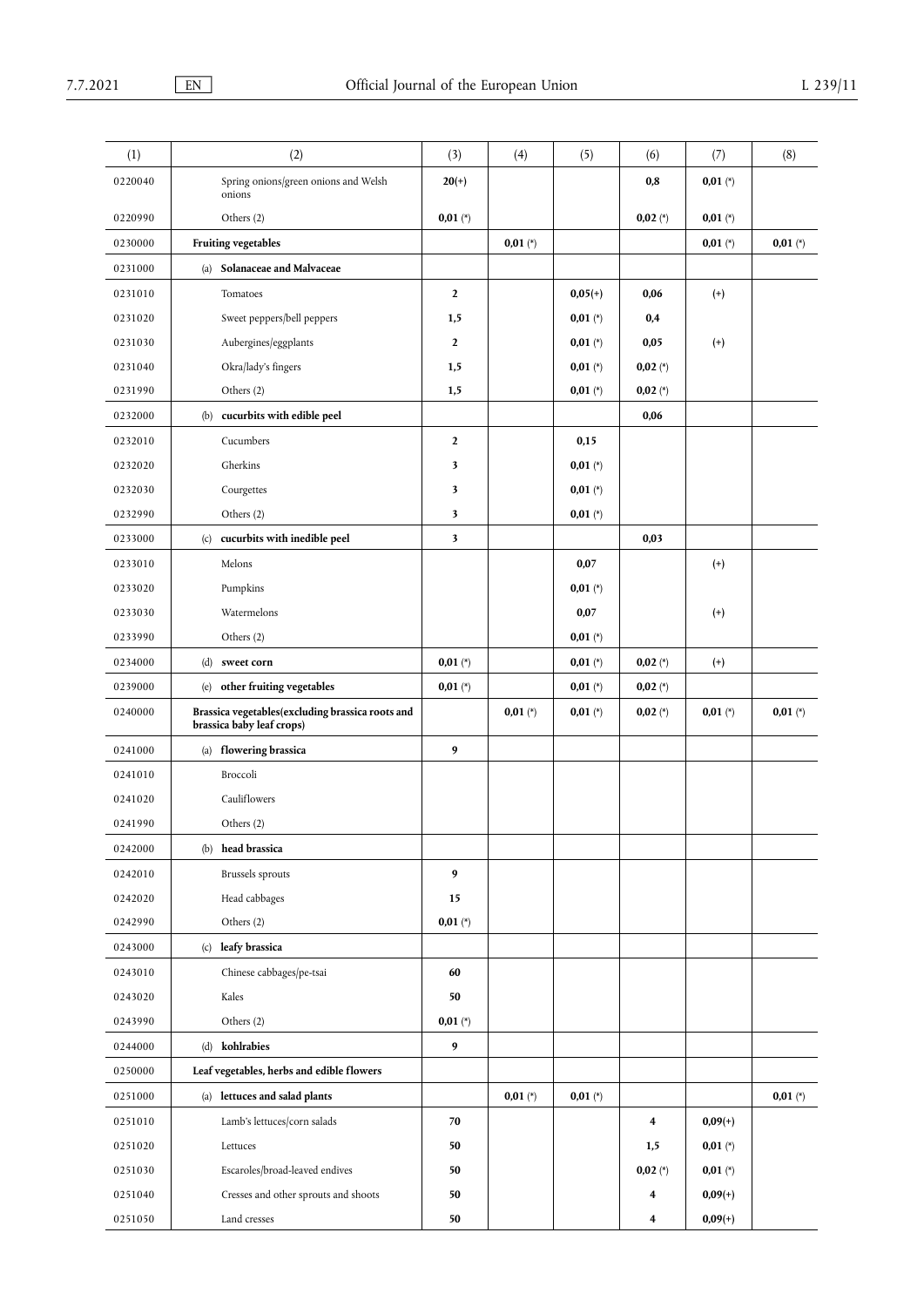| (1)     | (2)                                          | (3)        | (4)        | (5)        | (6)        | (7)        | (8)        |
|---------|----------------------------------------------|------------|------------|------------|------------|------------|------------|
| 0251060 | Roman rocket/rucola                          | 50         |            |            | 4          | $0,09(+)$  |            |
| 0251070 | Red mustards                                 | 50         |            |            | 4          | $0,09(+)$  |            |
| 0251080 | Baby leaf crops (including brassica species) | 50         |            |            | 4          | $0,09(+)$  |            |
| 0251990 | Others (2)                                   | $0,01 (*)$ |            |            | $0,02 (*)$ | $0,01 (*)$ |            |
| 0252000 | (b) spinaches and similar leaves             | 60         | $0,01 (*)$ | $0,01 (*)$ |            | $0,01 (*)$ | $0,01 (*)$ |
| 0252010 | Spinaches                                    |            |            |            | 0,9        |            |            |
| 0252020 | Purslanes                                    |            |            |            | 1,5        |            |            |
| 0252030 | Chards/beet leaves                           |            |            |            | 1,5        |            |            |
| 0252990 | Others (2)                                   |            |            |            | $0,02 (*)$ |            |            |
| 0253000 | (c) grape leaves and similar species         | 50         | $0,01 (*)$ | $0,01 (*)$ | $0,02 (*)$ | $0,01 (*)$ | $0,01 (*)$ |
| 0254000 | (d) watercresses                             | 50         | $0,01 (*)$ | $0,01 (*)$ | $0,02 (*)$ | $0,01 (*)$ | $0,01 (*)$ |
| 0255000 | witloofs/Belgian endives<br>(e)              | $0,01 (*)$ | $0,01 (*)$ | $0,01 (*)$ | $0,02 (*)$ | $0,01 (*)$ | $0,01 (*)$ |
| 0256000 | (f) herbs and edible flowers                 |            | $0,02 (*)$ | $0,02 (*)$ | 4          | $0,02 (*)$ | $0,02 (*)$ |
| 0256010 | Chervil                                      | 50         |            |            |            |            |            |
| 0256020 | Chives                                       | 40         |            |            |            |            |            |
| 0256030 | Celery leaves                                | 40         |            |            |            |            |            |
| 0256040 | Parsley                                      | 40         |            |            |            |            |            |
| 0256050 | Sage                                         | 40         |            |            |            |            |            |
| 0256060 | Rosemary                                     | 40         |            |            |            |            |            |
| 0256070 | Thyme                                        | 40         |            |            |            |            |            |
| 0256080 | Basil and edible flowers                     | 40         |            |            |            |            |            |
| 0256090 | Laurel/bay leaves                            | 40         |            |            |            |            |            |
| 0256100 | Tarragon                                     | 40         |            |            |            |            |            |
| 0256990 | Others (2)                                   | 40         |            |            |            |            |            |
| 0260000 | Legume vegetables                            | $0,01 (*)$ | $0,01 (*)$ | $0,01 (*)$ |            | $0,01 (*)$ | $0,01 (*)$ |
| 0260010 | Beans (with pods)                            |            |            |            | $0,\!05$   |            |            |
| 0260020 | Beans (without pods)                         |            |            |            | $0,02 (*)$ |            |            |
| 0260030 | Peas (with pods)                             |            |            |            | $0,02 (*)$ |            |            |
| 0260040 | Peas (without pods)                          |            |            |            | $0,02 (*)$ |            |            |
| 0260050 | Lentils                                      |            |            |            | $0,02 (*)$ |            |            |
| 0260990 | Others (2)                                   |            |            |            | $0,02 (*)$ |            |            |
| 0270000 | Stem vegetables                              |            | $0,01 (*)$ | $0,01 (*)$ |            | $0,01 (*)$ | $0,01 (*)$ |
| 0270010 | Asparagus                                    | $0,01 (*)$ |            |            | $0,02 (*)$ |            |            |
| 0270020 | Cardoons                                     | $0,01$ (*) |            |            | $0,02 (*)$ |            |            |
| 0270030 | Celeries                                     | 20         |            |            | $0,02 (*)$ | $^{(+)}$   |            |
| 0270040 | Florence fennels                             | 20         |            |            | $0,02 (*)$ | $^{(+)}$   |            |
| 0270050 | Globe artichokes                             | $0,01 (*)$ |            |            | $0,02 (*)$ |            |            |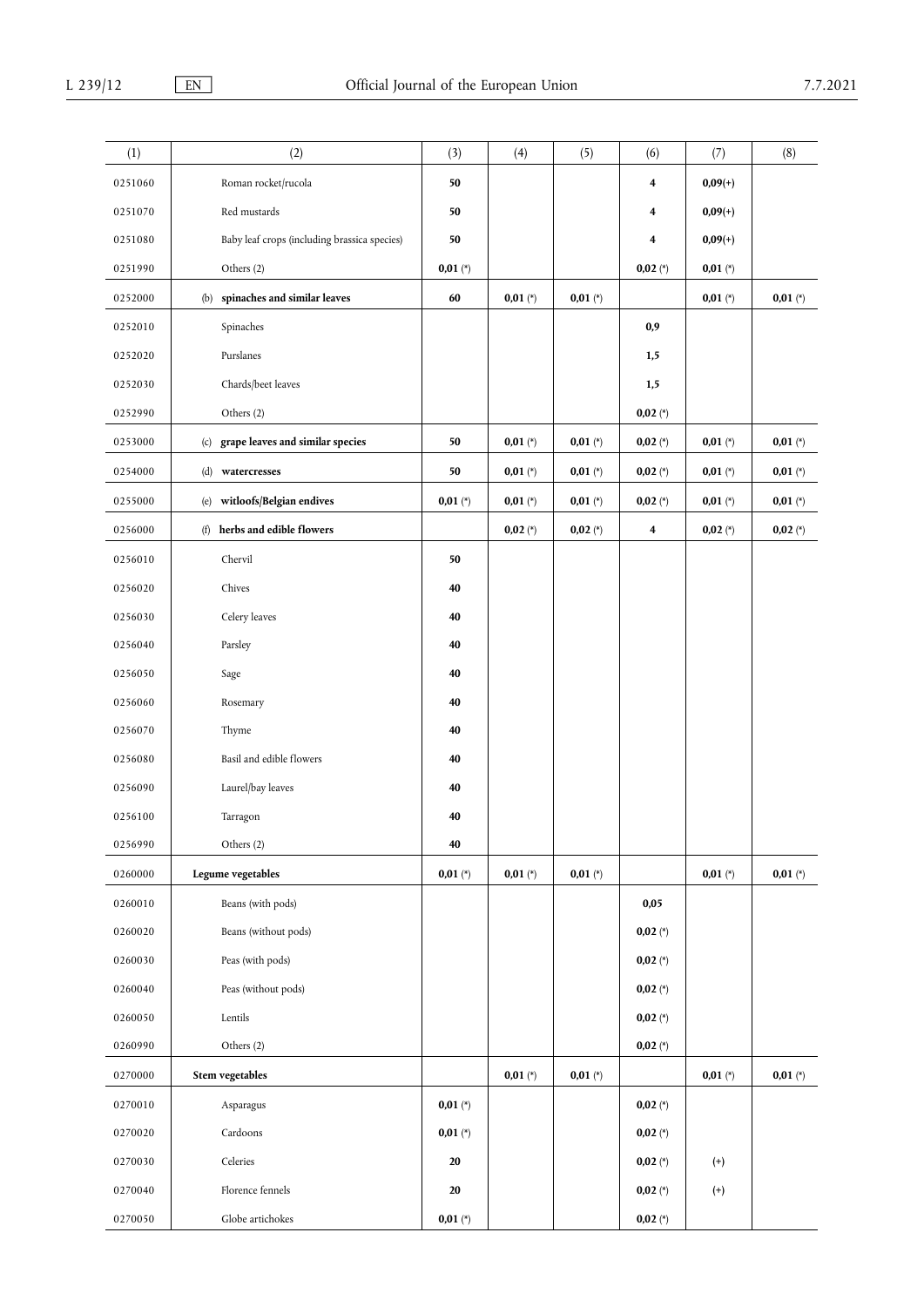| (1)     | (2)                               | (3)        | (4)        | (5)        | (6)        | (7)        | (8)        |
|---------|-----------------------------------|------------|------------|------------|------------|------------|------------|
| 0270060 | Leeks                             | 5          |            |            | 0,05       |            |            |
| 0270070 | Rhubarbs                          | $0,01 (*)$ |            |            | $0,02 (*)$ | $^{(+)}$   |            |
| 0270080 | Bamboo shoots                     | $0,01 (*)$ |            |            | $0,02 (*)$ |            |            |
| 0270090 | Palm hearts                       | $0,01 (*)$ |            |            | $0,02 (*)$ |            |            |
| 0270990 | Others (2)                        | $0,01 (*)$ |            |            | $0,02 (*)$ |            |            |
| 0280000 | Fungi, mosses and lichens         | $0,01 (*)$ | $0,01 (*)$ | $0,01 (*)$ | $0,02 (*)$ | $0,01 (*)$ | $0,01 (*)$ |
| 0280010 | Cultivated fungi                  |            |            |            |            |            |            |
| 0280020 | Wild fungi                        |            |            |            |            |            |            |
| 0280990 | Mosses and lichens                |            |            |            |            |            |            |
| 0290000 | Algae and prokaryotes organisms   | $0,01 (*)$ | $0,01 (*)$ | $0,01 (*)$ | $0,02 (*)$ | $0,01 (*)$ | $0,01 (*)$ |
| 0300000 | <b>PULSES</b>                     | $0,01 (*)$ | $0,01 (*)$ | $0,01 (*)$ | $0,02 (*)$ | $0,01 (*)$ | $0,01 (*)$ |
| 0300010 | Beans                             |            |            |            |            |            |            |
|         |                                   |            |            |            |            |            |            |
| 0300020 | Lentils                           |            |            |            |            |            |            |
| 0300030 | Peas                              |            |            |            |            |            |            |
| 0300040 | Lupins/lupini beans               |            |            |            |            |            |            |
| 0300990 | Others (2)                        |            |            |            |            |            |            |
| 0400000 | <b>OILSEEDS AND OIL FRUITS</b>    | $0,01 (*)$ |            | $0,01 (*)$ |            | $0,01 (*)$ | $0,01 (*)$ |
| 0401000 | Oilseeds                          |            |            |            | $0,02 (*)$ |            |            |
| 0401010 | Linseeds                          |            | 0,05       |            |            |            |            |
| 0401020 | Peanuts/groundnuts                |            | $0,01 (*)$ |            |            |            |            |
| 0401030 | Poppy seeds                       |            | $0,01 (*)$ |            |            |            |            |
| 0401040 | Sesame seeds                      |            | $0,01 (*)$ |            |            |            |            |
| 0401050 | Sunflower seeds                   |            | $0,01 (*)$ |            |            | $^{(+)}$   |            |
| 0401060 | Rapeseeds/canola seeds            |            | 0,08       |            |            | $^{(+)}$   |            |
| 0401070 | Soyabeans                         |            | $0,01 (*)$ |            | $^{(+)}$   | $^{(+)}$   |            |
| 0401080 | Mustard seeds                     |            | 0,05       |            |            |            |            |
| 0401090 | Cotton seeds                      |            | $0,01 (*)$ |            | $^{(+)}$   | $^{(+)}$   |            |
| 0401100 | Pumpkin seeds                     |            | $0,01 (*)$ |            |            |            |            |
| 0401110 | Safflower seeds                   |            | $0,01 (*)$ |            |            |            |            |
| 0401120 | Borage seeds                      |            | $0,01 (*)$ |            |            |            |            |
| 0401130 | Gold of pleasure seeds            |            | $0,01 (*)$ |            |            |            |            |
| 0401140 | Hemp seeds                        |            | $0,01 (*)$ |            |            |            |            |
| 0401150 | Castor beans                      |            | $0,01 (*)$ |            |            |            |            |
| 0401990 | Others (2)                        |            | $0,01 (*)$ |            |            |            |            |
| 0402000 | Oil fruits                        |            | $0,01 (*)$ |            |            |            |            |
| 0402010 | Olives for oil production         |            |            |            | $0,06(+)$  |            |            |
| 0402020 | Oil palms kernels                 |            |            |            | $0,02 (*)$ |            |            |
| 0402030 | Oil palms fruits                  |            |            |            | $0,02 (*)$ |            |            |
| 0402040 | Kapok                             |            |            |            | $0,02 (*)$ |            |            |
| 0402990 | Others (2)                        |            |            |            | $0,02 (*)$ |            |            |
| 0500000 | <b>CEREALS</b>                    | $0,01 (*)$ |            | $0,01 (*)$ | $0,02 (*)$ |            | $0,01 (*)$ |
| 0500010 | Barley                            | $^{(+)}$   | 0,4        |            |            | $0,02(+)$  |            |
| 0500020 | Buckwheat and other pseudocereals |            | $0,01 (*)$ |            |            | $0,01 (*)$ |            |
| 0500030 | Maize/corn                        |            | $0,01 (*)$ |            | $^{(+)}$   | $0,02(+)$  |            |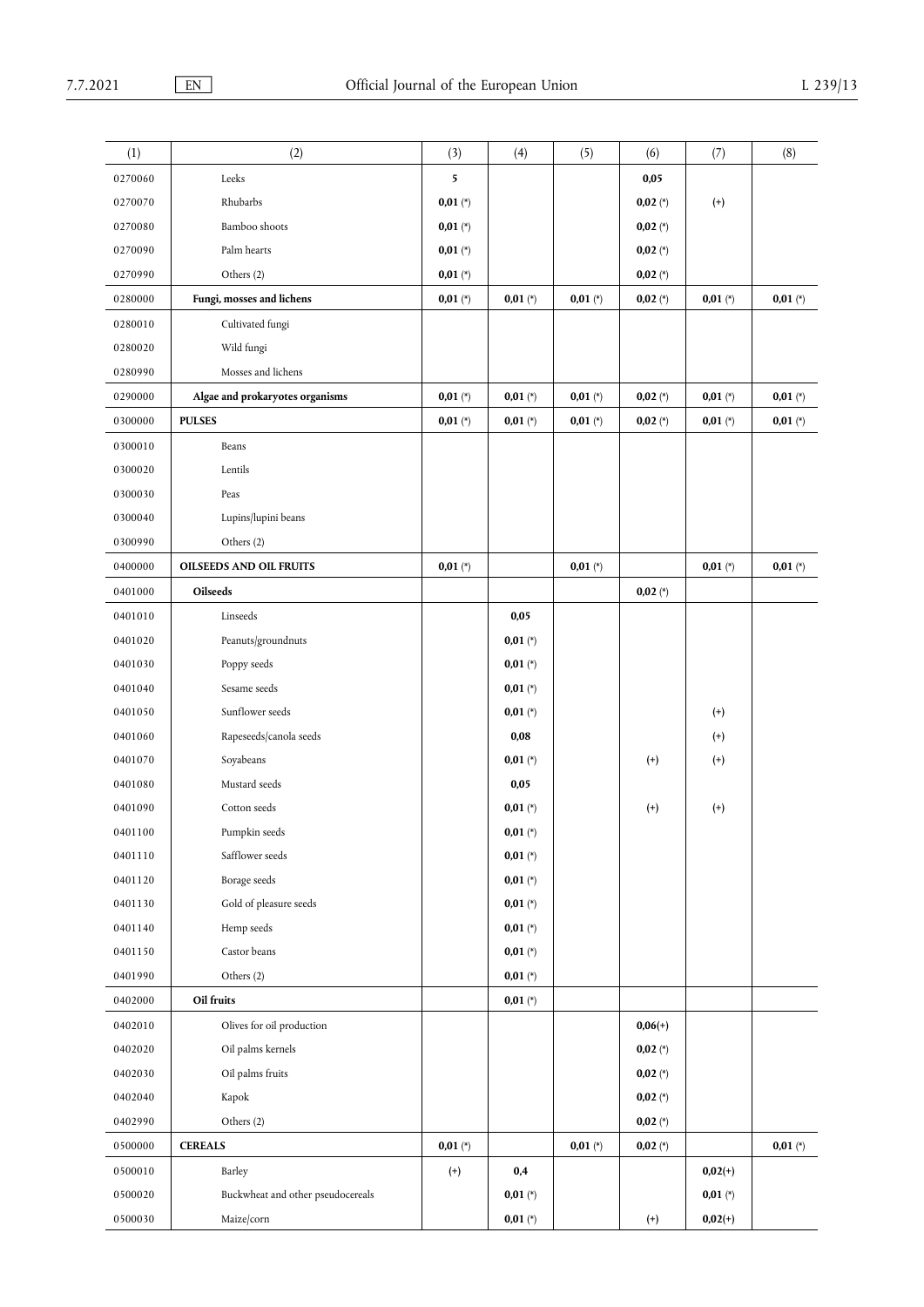| (1)     | (2)                                                        | (3)        | (4)        | (5)        | (6)      | (7)        | (8)        |
|---------|------------------------------------------------------------|------------|------------|------------|----------|------------|------------|
|         |                                                            |            |            |            |          |            |            |
| 0500040 | Common millet/proso millet                                 |            | $0,01 (*)$ |            |          | $0,02(+)$  |            |
| 0500050 | Oat                                                        | $^{(+)}$   | 0,4        |            |          | $0,02(+)$  |            |
| 0500060 | Rice                                                       |            | $0,01 (*)$ |            | $^{(+)}$ | $0,01 (*)$ |            |
| 0500070 | Rye                                                        | $^{(+)}$   | 0,05       |            |          | $0,02(+)$  |            |
| 0500080 | Sorghum                                                    |            | $0,01 (*)$ |            |          | $0,02(+)$  |            |
| 0500090 | Wheat                                                      | $^{(+)}$   | 0,05       |            |          | $0,02(+)$  |            |
| 0500990 | Others (2)                                                 |            | $0,01 (*)$ |            |          | $0,01 (*)$ |            |
| 0600000 | TEAS, COFFEE, HERBAL INFUSIONS, COCOA<br><b>AND CAROBS</b> | $0,05 (*)$ |            |            | $0,1(*)$ | $0,05 (*)$ | $0,05 (*)$ |
| 0610000 | Teas                                                       |            | $0,05 (*)$ | $9(+)$     |          |            |            |
| 0620000 | Coffee beans                                               |            | $0,05 (*)$ | $0,05 (*)$ |          |            |            |
| 0630000 | Herbal infusions from                                      |            |            | $0,05 (*)$ |          |            |            |
| 0631000 | (a) flowers                                                |            | $0,05 (*)$ |            |          |            |            |
| 0631010 | Chamomile                                                  |            |            |            |          |            |            |
| 0631020 | Hibiscus/roselle                                           |            |            |            |          |            |            |
| 0631030 | Rose                                                       |            |            |            |          |            |            |
| 0631040 | Jasmine                                                    |            |            |            |          |            |            |
| 0631050 | Lime/linden                                                |            |            |            |          |            |            |
| 0631990 | Others (2)                                                 |            |            |            |          |            |            |
| 0632000 | (b) leaves and herbs                                       |            | $0,05 (*)$ |            |          |            |            |
| 0632010 | Strawberry                                                 |            |            |            |          |            |            |
| 0632020 | Rooibos                                                    |            |            |            |          |            |            |
| 0632030 | Mate/maté                                                  |            |            |            |          |            |            |
| 0632990 | Others (2)                                                 |            |            |            |          |            |            |
| 0633000 | $(c)$ roots                                                |            | 0,9        |            |          |            |            |
| 0633010 | Valerian                                                   |            | $^{(+)}$   |            |          |            |            |
| 0633020 | Ginseng                                                    |            | $^{(+)}$   |            |          |            |            |
| 0633990 | Others (2)                                                 |            |            |            |          |            |            |
| 0639000 | (d) any other parts of the plant                           |            | $0,05 (*)$ |            |          |            |            |
| 0640000 | Cocoa beans                                                |            | $0,05 (*)$ | $0,05 (*)$ |          |            |            |
| 0650000 | Carobs/Saint John's breads                                 |            | $0,05 (*)$ | $0,05 (*)$ |          |            |            |
| 0700000 | <b>HOPS</b>                                                | $90(+)$    | $0,05 (*)$ | $0,05 (*)$ | $0,1(*)$ | $0,05 (*)$ | $0,05 (*)$ |
| 0800000 | <b>SPICES</b>                                              |            |            |            |          |            |            |
| 0810000 | Seed spices                                                | $0,05 (*)$ | $0,05 (*)$ | $0,05 (*)$ | $0,1(*)$ | $0,05 (*)$ | $0,05 (*)$ |
| 0810010 | Anise/aniseed                                              |            |            |            |          |            |            |
| 0810020 | Black caraway/black cumin                                  |            |            |            |          |            |            |
| 0810030 | Celery                                                     |            |            |            |          |            |            |
|         |                                                            |            |            |            |          |            |            |
| 0810040 | Coriander                                                  |            |            |            |          |            |            |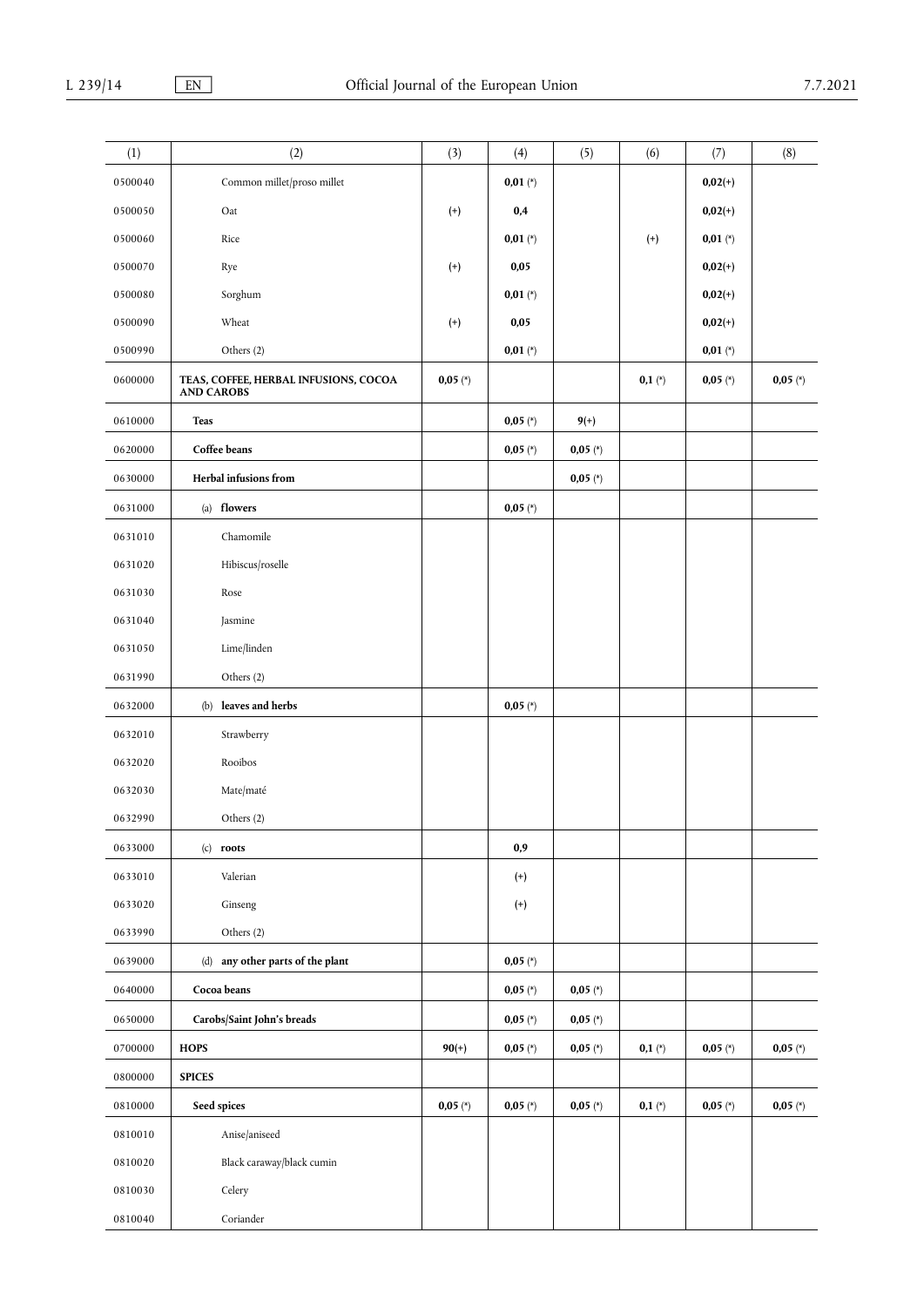| (1)     | (2)                                 | (3)        | (4)        | (5)        | (6)        | (7)        | (8)        |
|---------|-------------------------------------|------------|------------|------------|------------|------------|------------|
| 0810050 | Cumin                               |            |            |            |            |            |            |
| 0810060 | Dill                                |            |            |            |            |            |            |
| 0810070 | Fennel                              |            |            |            |            |            |            |
| 0810080 | Fenugreek                           |            |            |            |            |            |            |
| 0810090 | Nutmeg                              |            |            |            |            |            |            |
| 0810990 | Others (2)                          |            |            |            |            |            |            |
| 0820000 | Fruit spices                        | $0,05 (*)$ | $0,05 (*)$ | $0,05 (*)$ | $0,1(*)$   | $0,05 (*)$ | $0,05 (*)$ |
| 0820010 | Allspice/pimento                    |            |            |            |            |            |            |
| 0820020 | Sichuan pepper                      |            |            |            |            |            |            |
| 0820030 | Caraway                             |            |            |            |            |            |            |
| 0820040 | Cardamom                            |            |            |            |            |            |            |
| 0820050 | Juniper berry                       |            |            |            |            |            |            |
| 0820060 | Peppercorn (black, green and white) |            |            |            |            |            |            |
| 0820070 | Vanilla                             |            |            |            |            |            |            |
| 0820080 | Tamarind                            |            |            |            |            |            |            |
| 0820990 | Others (2)                          |            |            |            |            |            |            |
| 0830000 | <b>Bark spices</b>                  | $0,05 (*)$ | $0,05 (*)$ | $0,05 (*)$ | $0,1(*)$   | $0,05 (*)$ | $0,05 (*)$ |
| 0830010 | Cinnamon                            |            |            |            |            |            |            |
| 0830990 | Others (2)                          |            |            |            |            |            |            |
| 0840000 | Root and rhizome spices             |            |            |            |            |            |            |
| 0840010 | Liquorice                           | $0,05 (*)$ | $0,05 (*)$ | $0,05 (*)$ | $0,1(*)$   | $0,05 (*)$ | $0,05 (*)$ |
| 0840020 | Ginger (10)                         |            |            |            |            |            |            |
| 0840030 | Turmeric/curcuma                    | $0,05 (*)$ | $0,05 (*)$ | $0,05 (*)$ | $0,1(*)$   | $0,05 (*)$ | $0,05 (*)$ |
| 0840040 | Horseradish (11)                    |            |            |            |            |            |            |
| 0840990 | Others (2)                          | $0,05 (*)$ | $0,05 (*)$ | $0,05 (*)$ | $0,1(*)$   | $0,05 (*)$ | $0,05 (*)$ |
| 0850000 | <b>Bud spices</b>                   | $0,05 (*)$ | $0,05 (*)$ | $0,05 (*)$ | $0,1(*)$   | $0,05 (*)$ | $0,05 (*)$ |
| 0850010 | Cloves                              |            |            |            |            |            |            |
| 0850020 | Capers                              |            |            |            |            |            |            |
| 0850990 | Others (2)                          |            |            |            |            |            |            |
| 0860000 | Flower pistil spices                | $0,05 (*)$ | $0,05 (*)$ | $0,05 (*)$ | $0,1(*)$   | $0,05 (*)$ | $0,05 (*)$ |
| 0860010 | Saffron                             |            |            |            |            |            |            |
| 0860990 | Others (2)                          |            |            |            |            |            |            |
| 0870000 | Aril spices                         | $0,05 (*)$ | $0,05 (*)$ | $0,05 (*)$ | $0,1(*)$   | $0,05 (*)$ | $0,05 (*)$ |
| 0870010 | Mace                                |            |            |            |            |            |            |
| 0870990 | Others (2)                          |            |            |            |            |            |            |
| 0900000 | <b>SUGAR PLANTS</b>                 | $0,01 (*)$ |            | $0,01 (*)$ | $0,02 (*)$ |            | $0,01$ (*) |
| 0900010 | Sugar beet roots                    |            | $0,09(+)$  |            |            | 0,08       |            |
| 0900020 | Sugar canes                         |            | $0,01 (*)$ |            |            | $0,01 (*)$ |            |
| 0900030 | Chicory roots                       |            | $0,09(+)$  |            |            | 0,02       |            |
| 0900990 | Others (2)                          |            | $0,01 (*)$ |            |            | $0,01 (*)$ |            |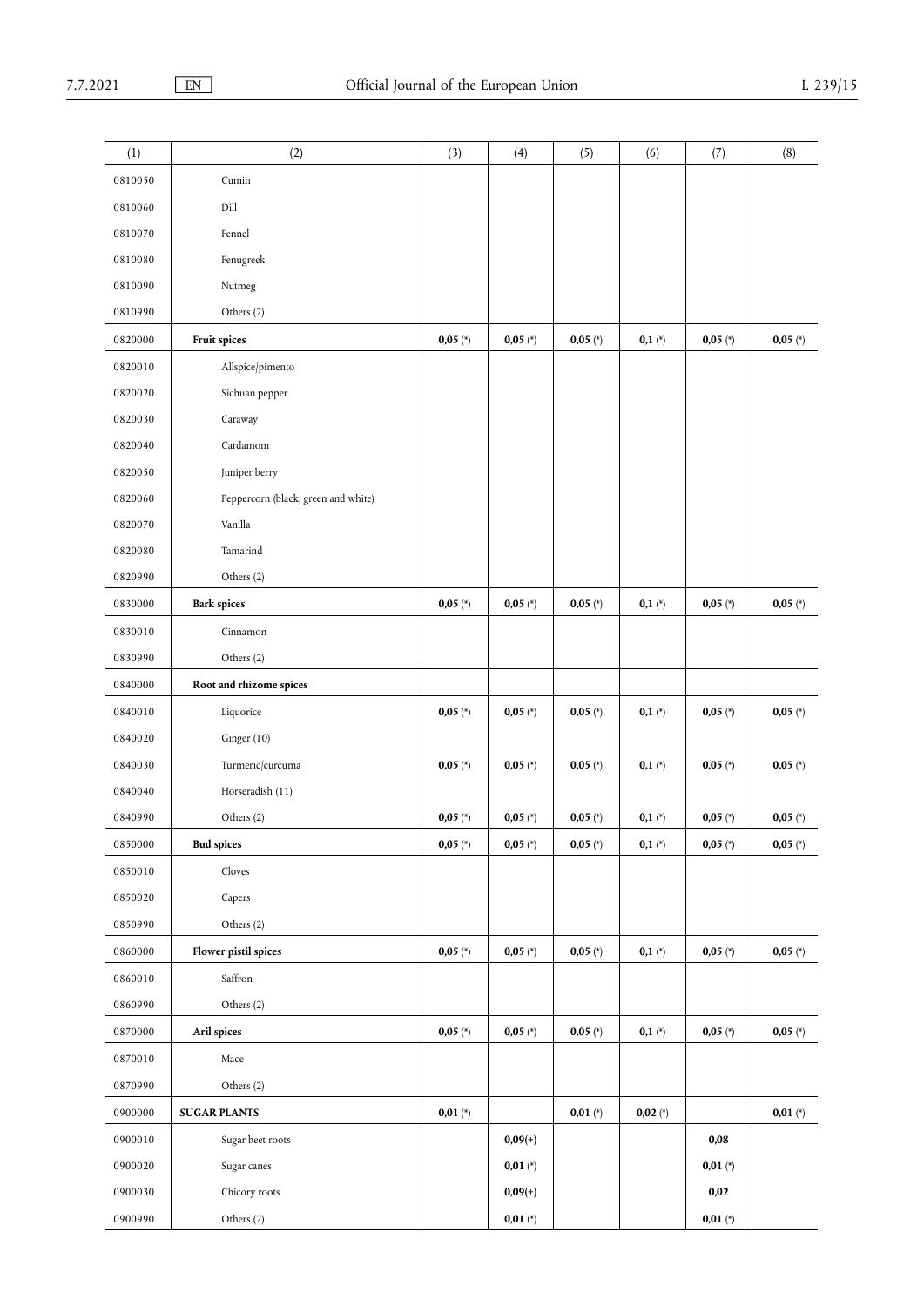| (1)     | (2)                                                      | (3)               | (4)            | (5)        | (6)        | (7)       | (8)        |
|---------|----------------------------------------------------------|-------------------|----------------|------------|------------|-----------|------------|
| 1000000 | PRODUCTS OF ANIMAL ORIGIN -TERRESTRIAL<br><b>ANIMALS</b> |                   |                |            |            |           |            |
| 1010000 | <b>Commodities from</b>                                  |                   |                | $0,01 (*)$ | $0,02 (*)$ |           | $0,01 (*)$ |
| 1011000 | (a) swine                                                | $0,03 (*)$        |                |            |            |           |            |
| 1011010 | Muscle                                                   | $^{(+)}$          | 0,8            |            |            | 0,01      |            |
| 1011020 | Fat                                                      | $^{(+)}$          | $\mathbf{2}$   |            |            | 0,01      |            |
| 1011030 | Liver                                                    | $^{(+)}$          | 4              |            |            | 0,01      |            |
| 1011040 | Kidney                                                   | $^{(+)}$          | 4              |            |            | 0,01      |            |
| 1011050 | Edible offals (other than liver and kidney)              |                   | 4              |            |            | 0,01      |            |
| 1011990 | Others (2)                                               |                   | $0,02 (*)$     |            |            | 0,01      |            |
| 1012000 | bovine<br>(b)                                            |                   |                |            |            |           |            |
| 1012010 | Muscle                                                   | $0,03 (*)$ (*)(+) | 0,8            |            |            | 0,01      |            |
| 1012020 | Fat                                                      | $0,03$ (*)(+)     | $\mathbf{2}$   |            | $^{(+)}$   | 0,01      |            |
| 1012030 | Liver                                                    | $0,04(+)$         | 4              |            | $^{(+)}$   | 0,01      |            |
| 1012040 | Kidney                                                   | $0,03$ (*)(+)     | 4              |            | $^{(+)}$   | 0,01      |            |
| 1012050 | Edible offals (other than liver and kidney)              | $0,03 (*)$        | 4              |            |            | 0,01      |            |
| 1012990 | Others (2)                                               | $0,03 (*)$        | $0,02 (*)$     |            |            | 0,01      |            |
| 1013000 | $(c)$ sheep                                              | $0,03 (*)$        |                |            |            |           |            |
| 1013010 | Muscle                                                   | $^{(+)}$          | 0,8            |            |            | 0,015     |            |
| 1013020 | Fat                                                      | $^{(+)}$          | $\mathbf{2}$   |            |            | 0,02      |            |
| 1013030 | Liver                                                    | $^{(+)}$          | 4              |            |            | 0,02      |            |
| 1013040 | Kidney                                                   | $^{(+)}$          | 4              |            |            | 0,01      |            |
| 1013050 | Edible offals (other than liver and kidney)              |                   | 4              |            |            | 0,01      |            |
| 1013990 | Others (2)                                               |                   | $0,02 (*)$     |            |            | 0,01      |            |
| 1014000 | d) goat                                                  | $0,03 (*)$        |                |            |            |           |            |
| 1014010 | Muscle                                                   | $^{(+)}$          | 0,8            |            |            | 0,015     |            |
| 1014020 | Fat                                                      | $^{(+)}$          | $\mathbf{2}$   |            |            | $0,\!02$  |            |
| 1014030 | Liver                                                    | $^{(+)}$          | 4              |            |            | 0,02      |            |
| 1014040 | Kidney                                                   | $^{(+)}$          | 4              |            |            | 0,01      |            |
| 1014050 | Edible offals (other than liver and kidney)              |                   | 4              |            |            | 0,01      |            |
| 1014990 | Others (2)                                               |                   | $0,02 (*)$     |            |            | 0,01      |            |
| 1015000 | (e) equine                                               |                   |                |            |            |           |            |
| 1015010 | Muscle                                                   | $0,03 (*)$ (*)(+) | 0,8            |            |            | 0,01      |            |
| 1015020 | Fat                                                      | $0,03 (*)$ (*)(+) | $\overline{2}$ |            | $^{(+)}$   | 0,01      |            |
| 1015030 | Liver                                                    | $0,04(+)$         | 4              |            | $^{(+)}$   | 0,01      |            |
| 1015040 | Kidney                                                   | $0,03$ (*)(+)     | 4              |            | $^{(+)}$   | 0,01      |            |
| 1015050 | Edible offals (other than liver and kidney)              | $0,03 (*)$        | 4              |            |            | 0,01      |            |
| 1015990 | Others (2)                                               | $0,03 (*)$        | $0,02 (*)$     |            |            | 0,01      |            |
| 1016000 | (f) poultry                                              | $0,03 (*)$        |                |            |            |           |            |
| 1016010 | Muscle                                                   | $^{(+)}$          | $0,02 (*)$     |            |            | $0,05(+)$ |            |
| 1016020 | Fat                                                      | $^{(+)}$          | 0,05           |            | $^{(+)}$   | $0,05(+)$ |            |
| 1016030 | Liver                                                    | $^{(+)}$          | $0,\!05$       |            | $^{(+)}$   | $0,05(+)$ |            |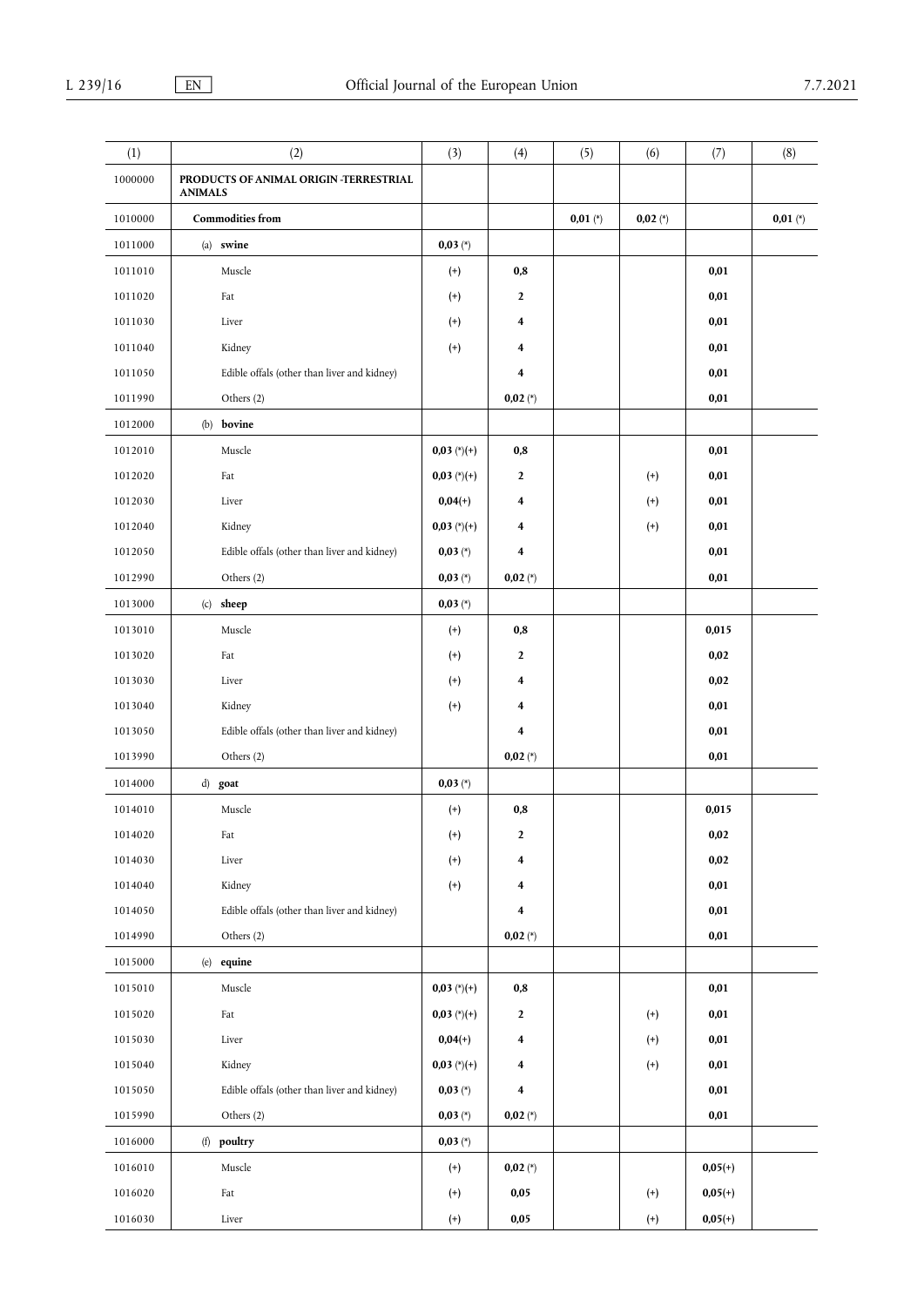| (1)     | (2)                                                                                                        | (3)        | (4)                     | (5)        | (6)        | (7)        | (8)        |
|---------|------------------------------------------------------------------------------------------------------------|------------|-------------------------|------------|------------|------------|------------|
| 1016040 | Kidney                                                                                                     | $^{(+)}$   | $0,02 (*)$              |            |            | $0,05(+)$  |            |
| 1016050 | Edible offals (other than liver and kidney)                                                                |            | 0,05                    |            |            | $0,05(+)$  |            |
| 1016990 | Others (2)                                                                                                 |            | $0,02 (*)$              |            |            | 0,01       |            |
| 1017000 | other farmed terrestrial animals<br>$\left( \text{g} \right)$                                              | $0,03 (*)$ |                         |            |            |            |            |
| 1017010 | Muscle                                                                                                     |            | $0,\!8$                 |            |            | 0,01       |            |
| 1017020 | Fat                                                                                                        |            | $\mathbf{2}$            |            |            | 0,01       |            |
| 1017030 | Liver                                                                                                      |            | 4                       |            |            | 0,01       |            |
| 1017040 | Kidney                                                                                                     |            | $\overline{\mathbf{4}}$ |            |            | 0,01       |            |
| 1017050 | Edible offals (other than liver and kidney)                                                                |            | $\overline{\mathbf{4}}$ |            |            | 0,01       |            |
| 1017990 | Others (2)                                                                                                 |            | $0,02 (*)$              |            |            | 0,01       |            |
| 1020000 | Milk                                                                                                       | $0,03 (*)$ | 0,2                     | $0,01 (*)$ | $0,02 (*)$ |            | $0,01 (*)$ |
| 1020010 | Cattle                                                                                                     | $^{(+)}$   |                         |            |            | 0,01       |            |
| 1020020 | Sheep                                                                                                      | $^{(+)}$   |                         |            |            | 0,01       |            |
| 1020030 | Goat                                                                                                       | $^{(+)}$   |                         |            |            | 0,01       |            |
| 1020040 | Horse                                                                                                      | $^{(+)}$   |                         |            |            | 0,01       |            |
| 1020990 | Others (2)                                                                                                 |            |                         |            |            | 0,01       |            |
| 1030000 | <b>Birds</b> eggs                                                                                          | $0,03 (*)$ | 0,05                    | $0,01 (*)$ | $0,02 (*)$ | 0,05       | $0,01 (*)$ |
| 1030010 | Chicken                                                                                                    | $^{(+)}$   |                         |            | $^{(+)}$   | $^{(+)}$   |            |
| 1030020 | Duck                                                                                                       | $^{(+)}$   |                         |            | $^{(+)}$   | $^{(+)}$   |            |
| 1030030 | Geese                                                                                                      | $^{(+)}$   |                         |            | $^{(+)}$   | $^{(+)}$   |            |
| 1030040 | Quail                                                                                                      | $^{(+)}$   |                         |            | $^{(+)}$   | $^{(+)}$   |            |
| 1030990 | Others (2)                                                                                                 |            |                         |            |            |            |            |
| 1040000 | Honey and other apiculture products (7)                                                                    | $0,05 (*)$ | $0,05 (*)$              | $0,05 (*)$ | $0,05 (*)$ | $0,05 (*)$ | $0,05 (*)$ |
| 1050000 | <b>Amphibians and Reptiles</b>                                                                             | $0,03 (*)$ | $0,02 (*)$              | $0,01 (*)$ | $0,02 (*)$ | 0,01       | $0,01 (*)$ |
| 1060000 | Terrestrial invertebrate animals                                                                           | $0,03 (*)$ | $0,02 (*)$              | $0,01 (*)$ | $0,02 (*)$ | 0,01       | $0,01 (*)$ |
| 1070000 | Wild terrestrial vertebrate animals                                                                        | $0,03 (*)$ | $0,02 (*)$              | $0,01 (*)$ | $0,02 (*)$ | 0,01       | $0,01$ (*) |
| 1100000 | PRODUCTS OF ANIMAL ORIGIN - FISH,<br>FISHPRODUCTS AND ANY OTHER MARINE<br>AND FRESHWATER FOOD PRODUCTS (8) |            |                         |            |            |            |            |
| 1200000 | PRODUCTS OR PART OF PRODUCTS<br><b>EXCLUSIVELY USED FOR ANIMAL FEED</b><br><b>PRODUCTION (8)</b>           |            |                         |            |            |            |            |
| 1300000 | PROCESSED FOOD PRODUCTS (9)                                                                                |            |                         |            |            |            |            |

<span id="page-13-0"></span>

<span id="page-13-1"></span>[\(\\*\)](#page-4-0) Indicates lower limit of analytical determination<br>[\(](#page-4-1)\*) For the complete list of products of plant and animal origin to which MRL's apply, reference should be made to Annex I

## **Ametoctradin (R) (F)**

(R) The residue definition differs for the following combinations pesticide-code number: Ametoctradin - code 1000000 except 1040000: Ametoctradin, metabolite 4-(7-amino-5-ethyl [1,2,4] per ancel (M650F06), expressed as ame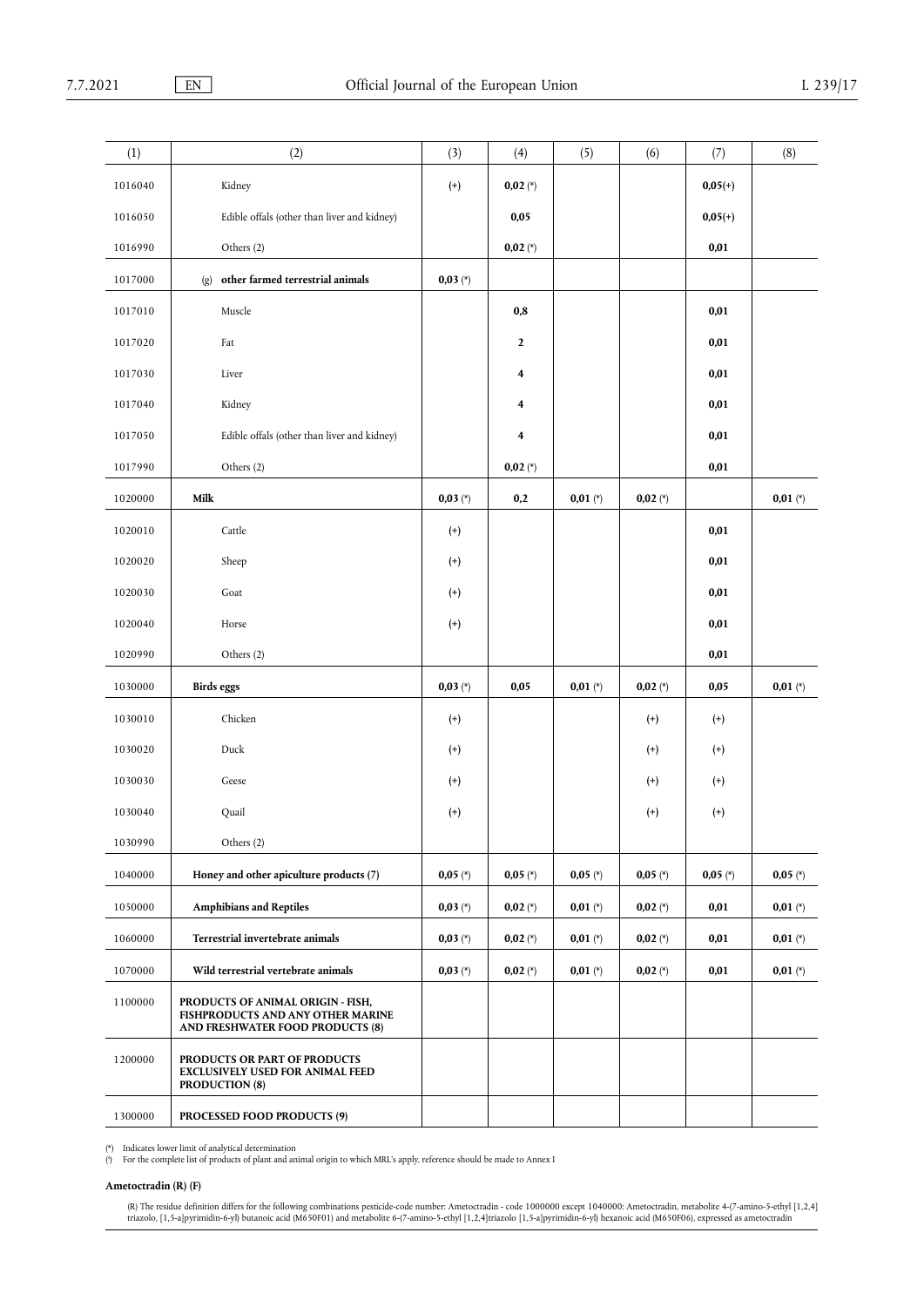#### (F) Fat soluble

The European Food Safety Authority identified some information on residues in rotational crops as unavailable. When re-viewing the MRL, the Commission will take into account the<br>information referred to in the first sentenc **0500070 Rye**

The European Food Safety Authority identified some information on analytical methods as unavailable. When re-viewing the MRL, the Commission will take into account the information referred to in the first sentence, if it is submitted by 7 July 2023, or, if that information is not submitted by that date, the lack of it.

### **0700000 HOPS**

The European Food Safety Authority identified some information on residue trials as unavailable. When re-viewing the MRL, the Commission will take into account the information referred to in the first sentence, if it is submitted by 7 July 2023, or, if that information is not submitted by that date, the lack of it.

### **0220040 Spring onions/green onions and Welsh onions**

The European Food Safety Authority identified some information on residues in rotational crops as unavailable. When re-viewing the MRL, the Commission will take into account the information referred to in the first sentence, if it is submitted by 7 July 2023, or, if that information is not submitted by that date, the lack of it.

**0500010 Barley**

## **0500050 Oat**

**0500090 Wheat**

The European Food Safety Authority identified some information on storage stability and feeding studies as unavailable. When re-viewing the MRL, the Commission will take into account the<br>information referred to in the firs

**1012010 Muscle 1012020 Fat 1012030 Liver 1012040 Kidney 1015010 Muscle 1015020 Fat 1015030 Liver 1015040 Kidney**

The European Food Safety Authority identified some information on storage stability as unavailable. When re-viewing the MRL, the Commission will take into account the information referred<br>to in the first sentence, if it is

**1011010 Muscle 1011020 Fat 1011030 Liver 1011040 Kidney 1013010 Muscle 1013020 Fat 1013030 Liver 1013040 Kidney 1014010 Muscle 1014020 Fat 1014030 Liver 1014040 Kidney 1016010 Muscle 1016020 Fat 1016030 Liver 1016040 Kidney 1020010 Cattle 1020020 Sheep 1020030 Goat 1020040 Horse 1030010 Chicken 1030020 Duck 1030030 Geese 1030040 Quail**

#### **Bixafen (R) (F)**

(R) The residue definition differs for the following combinations pesticide-code number: Bixafen- code 1000000 except 1040000: sum of bixafen and desmethyl bixafen expressed as bixafen

(F) Fat soluble MRL derived from rotational crops. **0213010 Beetroots 0213020 Carrots 0213030 Celeriacs/turnip rooted celeries 0213040 Horseradishes 0213050 Jerusalem artichokes**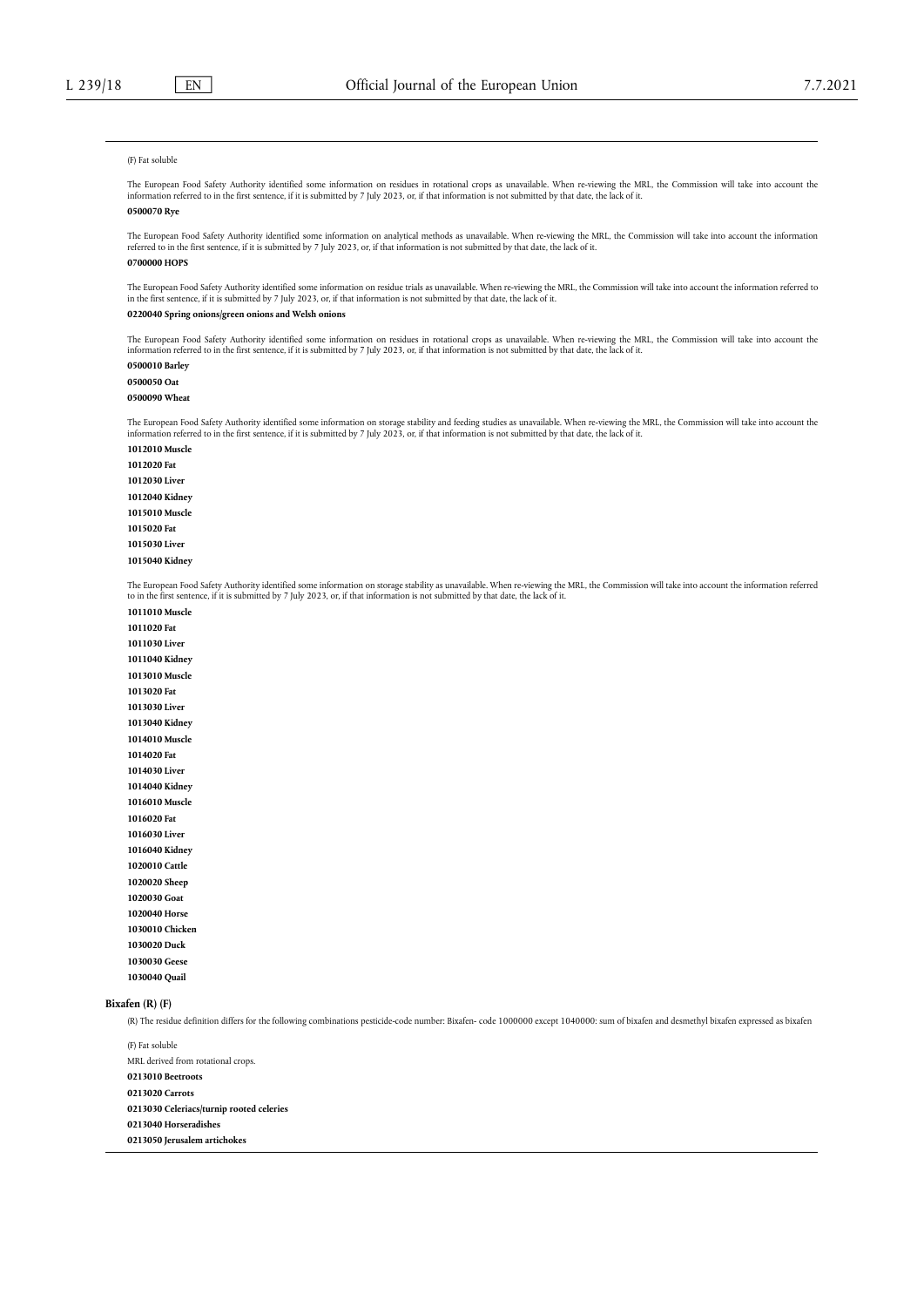#### **0213060 Parsnips**

**0213070 Parsley roots/Hamburg roots parsley 0213080 Radishes 0213090 Salsifies 0213100 Swedes/rutabagas 0213110 Turnips 0633010 Valerian 0633020 Ginseng 0900010 Sugar beet roots 0900030 Chicory roots**

### **Fenazaquin (F)**

(F) Fat soluble

The European Food Safety Authority identified some information on residue trials analysing 2-(4-tert-butylphenyl) ethanol and analytical methods as unavailable. When re-viewing the MRL,<br>the Commission will take into accoun

## **0610000 Teas**

The European Food Safety Authority identified some information on residue trials as unavailable. When re-viewing the MRL, the Commission will take into account the information referred to in the first sentence, if it is submitted by 7 July 2023, or, if that information is not submitted by that date, the lack of it

**0130010 Apples 0130020 Pears 0130030 Quinces 0130040 Medlars 0130050 Loquats/Japanese medlars**

The European Food Safety Authority identified some information on residue trials as unavailable. When re-viewing the MRL, the Commission will take into account the information referred to<br>in the first sentence, if it is su

**0110010 Grapefruits 0110020 Oranges 0110030 Lemons 0110040 Limes 0110050 Mandarins 0152000 (b) strawberries 0231010 Tomatoes**

### **Spinetoram (sum of spinetoram-J and spinetoram-L) (F) (A)**

(F) Fat soluble

(A) The EU reference laboratories identified the reference standard for **spinetoram-J and spinetoram-L** as commercially not available. When reviewing the MRLs, the Commission will take into account the commercial availability of the reference standard referred to it in the first sentence by 7. Juli 2022, or, if that reference standard is not commercially available by that date, the unavailability of it.

The European Food Safety Authority identified some information on analytical methods as unavailable. When re-viewing the MRL, the Commission will take into account the information referred to in the first sentence, if it is submitted by 7 July 2023, or, if that information is not submitted by that date, the lack of it.

**0120010 Almonds 0120020 Brazil nuts 0120030 Cashew nuts 0120040 Chestnuts 0120050 Coconuts 0120060 Hazelnuts/cobnuts 0120070 Macadamias 0120080 Pecans 0120090 Pine nut kernels 0120100 Pistachios 0120110 Walnuts 0161030 Table olives 0401070 Soyabeans 0401090 Cotton seeds 0402010 Olives for oil production 0500030 Maize/corn 0500060 Rice 1012020 Fat 1012030 Liver 1012040 Kidney 1015020 Fat 1015030 Liver 1015040 Kidney 1016020 Fat**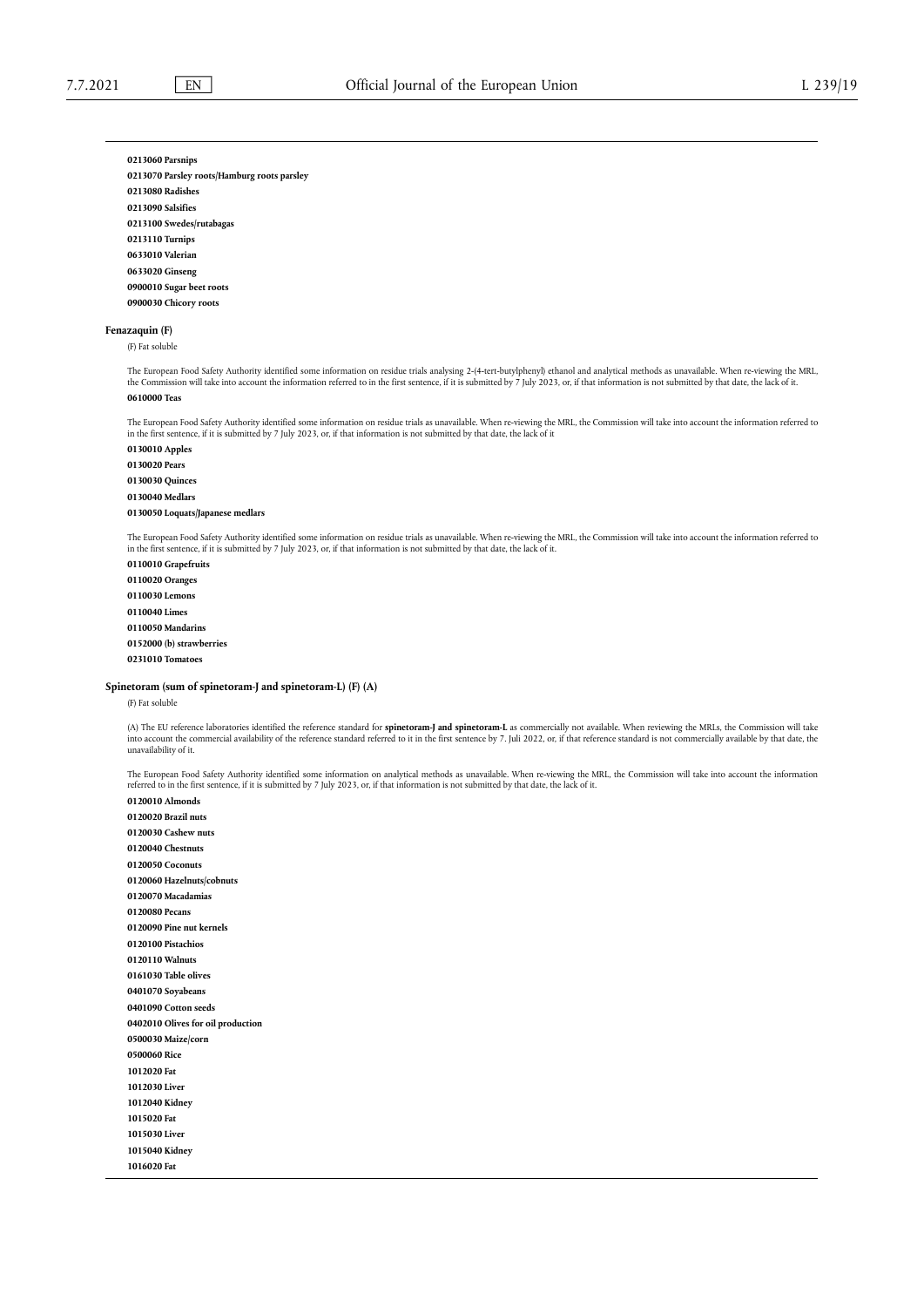**1016030 Liver**

## **1030010 Chicken 1030020 Duck 1030030 Geese 1030040 Quail** The European Food Safety Authority identified some information on residue trials as unavailable. When re-viewing the MRL, the Commission will take into account the information referred to in the first sentence, if it is submitted by 7 July 2023, or, if that information is not submitted by that date, the lack of it. **0130010 Apples 0130020 Pears 0130030 Quinces 0130040 Medlars 0130050 Loquats/Japanese medlars 0140010 Apricots 0151010 Table grapes 0151020 Wine grapes 0153010 Blackberries 0153020 Dewberries 0154020 Cranberries 0154040 Gooseberries (green red and yellow) 0154050 Rose hips 0154060 Mulberries (black and white) 0154070 Azaroles/Mediterranean medlars**

**0154080 Elderberries**

#### **Tefluthrin (tefluthrin including other mixtures of constituent isomers (sum of isomers)) (F)**

(F) Fat soluble

The European Food Safety Authority identified some information on metabolism and feeding studies as unavailable. When re-viewing the MRL, the Commission will take into account the information referred to in the first sentence, if it is submitted by 7 July 2023, or, if that information is not submitted by that date, the lack of it.

#### **1016020 Fat**

The European Food Safety Authority identified some information on metabolism as unavailable. When re-viewing the MRL, the Commission will take into account the information referred to in the first sentence, if it is submitted by 7 July 2023, or, if that information is not submitted by that date, the lack of it. **1030020 Duck**

The European Food Safety Authority identified some information on metabolism and feeding studies as unavailable. When re-viewing the MRL, the Commission will take into account the information referred to in the first sentence, if it is submitted by 7 July 2023, or, if that information is not submitted by that date, the lack of it.

**1016010 Muscle 1016030 Liver 1016040 Kidney**

### **1016050 Edible offals (other than liver and kidney)**

The European Food Safety Authority identified some information on metabolism as unavailable. When re-viewing the MRL, the Commission will take into account the information referred to<br>in the first sentence, if it is submit

**0213080 Radishes 1030010 Chicken 1030030 Geese 1030040 Quail**

The European Food Safety Authority identified some information on residue trials as unavailable. When re-viewing the MRL, the Commission will take into account the information referred to<br>in the first sentence, if it is su

#### **0213030 Celeriacs/turnip rooted celeries 0213100 Swedes/rutabagas**

**0213110 Turnips**

The European Food Safety Authority identified some information on residue trials including analyses of metabolites Ia, IV and VI, analytical methods and storage stability as unavailable. When<br>re-viewing the MRL, the Commis date, the lack of it.

### **0270070 Rhubarbs**

The European Food Safety Authority identified some information on residue trials including analyses of metabolites Ia, IV, VI as unavailable. When re-viewing the MRL, the Commission will take into account the information referred to in the first sentence, if it is submitted by 7 July 2023, or, if that information is not submitted by that date, the lack of it. **0231010 Tomatoes**

The European Food Safety Authority identified some information on residue trials including analyses of metabolites Ia, IV, VI and analytical methods as unavailable. When re-viewing the MRL, the Commission will take into account the information referred to in the first sentence, if it is submitted by 7 July 2023, or, if that information is not submitted by that date, the lack of it. **0401050 Sunflower seeds**

**0401070 Soyabeans**